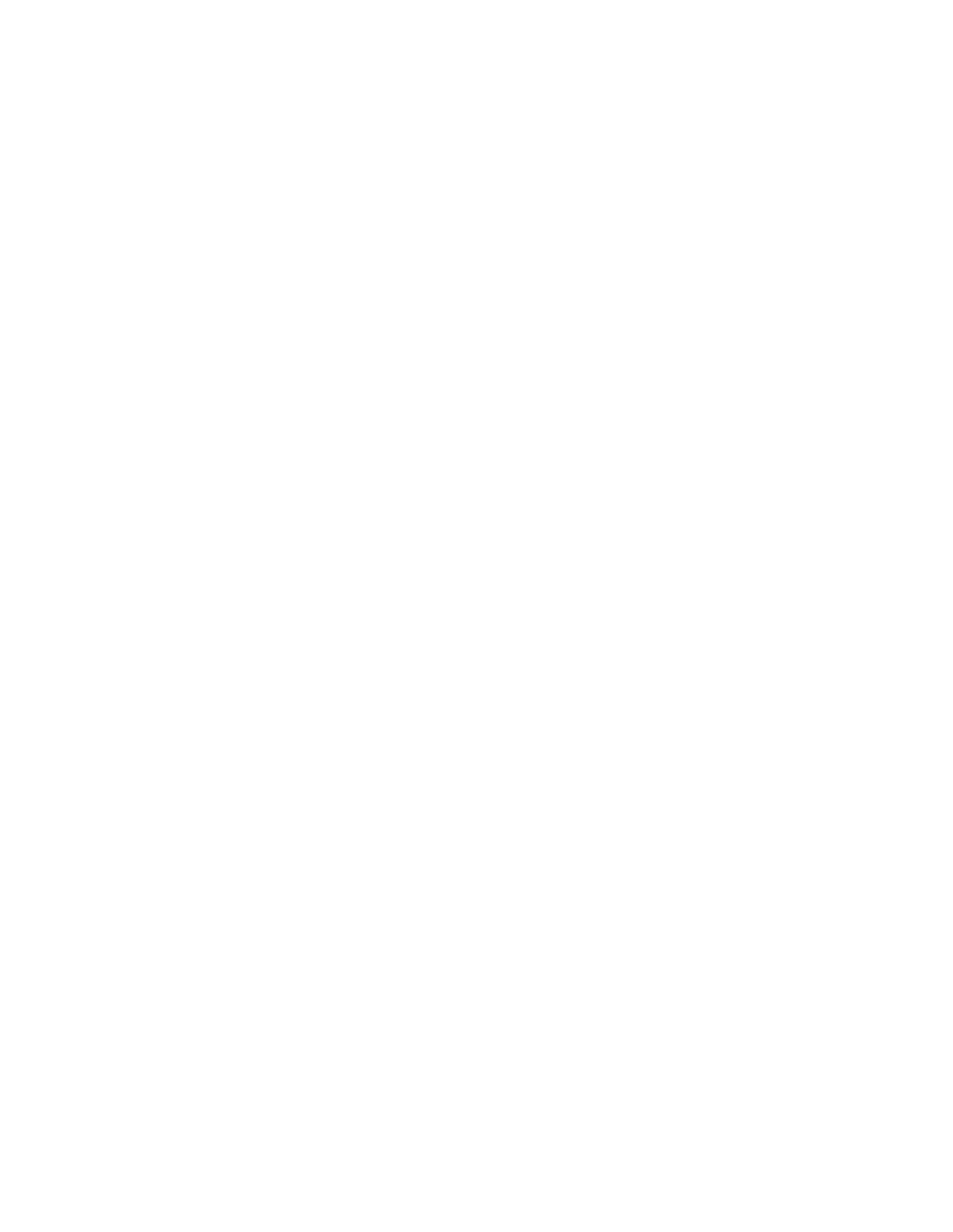as 15–20 hours per week to the program, while others may need to devote more time. For this reason, pre-assessments are there to help your program mentor form a profile of your prior knowledge and create a personalized Degree Plan.

## **How You Will Interact with Faculty**

At WGU, faculty serve in specialized roles, and they will work with you individually to provide the guidance, instruction, and support you will need to succeed and graduate. As a student, it is important for you to take advantage of this support. It is key to your progress and ultimate success. Upon your enrollment, you will be assigned a program mentor—an expert in your field of study who will provide you with regular program-level guidance and support from the day you start until the day you graduate. Your program mentor will set up regular telephone appointments (weekly at first) with you, which you will be expected to keep. The mentor will review program competencies with you and work with you to develop a plan and schedule for your coursework. Your program mentor will serve as your main point of contact throughout your program—helping you set weekly study goals, recommending specific learning materials, telling you what to expect in courses, and keeping you motivated. In addition to regular calls, your program mentor is available to help you resolve questions and concerns as they arise.

You will also be assigned to a course instructor for each course. Course instructors are doctoral-level subject matter experts who will assist your learning in each individual course. When you begin a new course, your assigned course instructor will actively monitor your progress and will be in touch to offer one-on-one instruction and to provide you with information about webinars, cohort sessions, and other learning opportunities available to help you acquire the competencies you need to master the course. Your course instructor can discuss your learning for the course, help you find answers to content questions, and give you the tools to navigate the course successfully. In addition, you will communicate with course instructors by posting in the online learning community and participating in live discussion sessions such as webinars and cohorts.

For many of the courses at WGU, you will be required to complete performance assessments. These include reports, papers, presentations, and projects that let you demonstrate your mastery of the required competencies. A separate group of faculty members, called evaluators, will review your work to determine whether it meets requirements. Evaluators are also subject matter experts in their field of evaluation. If your assessment needs further work before it "passes," these evaluators, who review your work anonymously, will provide you with instructional feedback to help you meet evaluation standards and allow you to advance.

## **Connecting with Other Mentors and Fellow Students**

As you proceed through your Degree Plan, you will have direct contact with multiple faculty members. These communications can take a variety of forms, including participation in one-on-one discussions, chats in the learning communities, and live cohort and webinar opportunities. As a WGU student, you will have access to your own personal MyWGU Student Portal, which will provide a gateway to your courses of study, learning resources, and learning communities where you will interact with faculty and other students.

The learning resources in each course are specifically designed to support you as you develop competencies in preparation for your assessments. These learning resources may include reading materials, videos, tutorials, cohort opportunities, community discussions, and live discussions that are guided by course instructors who are experts in their field. You will access your program community during your orientation course to network with peers who are enrolled in your program and to receive continued support through professional enrichment and program-specific chats, blogs, and discussions. WGU also provides Student Services associates to help you and your program mentor solve any special problems that may arise.

# **Orientation**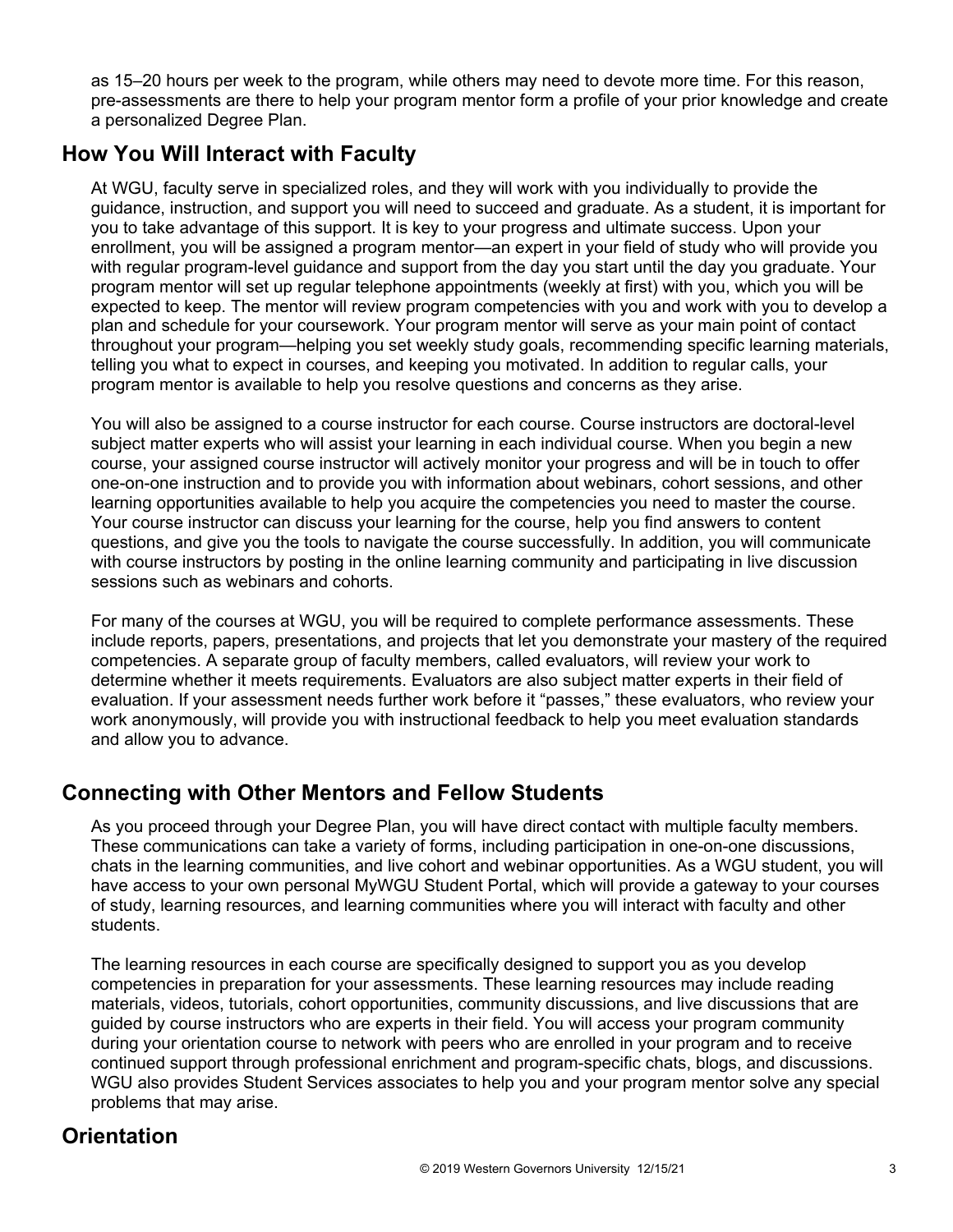The WGU orientation course focuses on acquainting you with WGU's competency-based model, distance education, technology, and other resources and tools available for students. You will also utilize WGU program and course communities, participate in activities, and get to know other students at WGU. The orientation course must be completed before you can start your first term at WGU.

# **Transferability of Prior College Coursework**

Because WGU is a competency-based institution, it does not award degrees based on credits but rather on demonstration of competency. However, if you have completed college coursework at another accredited institution, or if you have completed industry certifications, you may have your transcripts and certifications evaluated to determine if you are eligible to receive some transfer credit. The guidelines for determining what credits will be granted varies based on the degree program. Students entering graduate programs must have their undergraduate degree verified before being admitted to WGU. To review more information in regards to transfer guidelines based on the different degree programs, you may visit the Student Handbook found at the link below and search for "Transfer Credit Evaluation."

## [Click here for the Student Handbook](http://cm.wgu.edu/)

WGU does not waive any requirements based on a student's professional experience and does not perform a "résumé review" or "portfolio review" that will automatically waive any degree requirements. Degree requirements and transferability rules are subject to change in order to keep the degree content relevant and current.

Remember, WGU's competency-based approach lets you take advantage of your knowledge and skills, regardless of how you obtained them. Even when you do not directly receive credit, the knowledge you possess may help you accelerate the time it takes to complete your degree program.

## **Continuous Enrollment, On Time Progress, and Satisfactory Academic Progress**

WGU is a "continuous enrollment" institution, which means you will be automatically enrolled in each of your new terms while you are at WGU. Each term is six months long. Longer terms and continuous enrollment allow you to focus on your studies without the hassle of unnatural breaks between terms that you would experience at a more traditional university. At the end of every six-month term, you and your program mentor will review the progress you have made and revise your Degree Plan for your next sixmonth term.

WGU requires that students make measurable progress toward the completion of their degree programs every term. We call this "On-Time Progress," denoting that you are on track and making progress toward on-time graduation. As full-time students, graduate students must enroll in at least 8 competency units each term, and undergraduate students must enroll in at least 12 competency units each term. Completing at least these minimum enrollments is essential to On-Time Progress and serves as a baseline from which you may accelerate your program. We measure your progress based onthe courses you are able to pass, not on your accumulation of credit hours or course grades. Every time you pass a course, you are demonstrating that you have mastered skills and knowledge in your degree program. For comparison to traditional grading systems, passing a course means you have demonstrated competency equivalent to a "B" grade or better.

WGU assigns competency units to each course in order to track your progress through the program. A competency unit is equivalent to one semester credit of learning. Some courses may be assigned 3 competency units while others may be as large as 12 competency units.

Satisfactory Academic Progress (SAP) is particularly important to students on financial aid because you must achieve SAP in order to maintain eligibility for financial aid. We will measure your SAP quantitatively by reviewing the number of competency units you have completed each term. In order to remain in good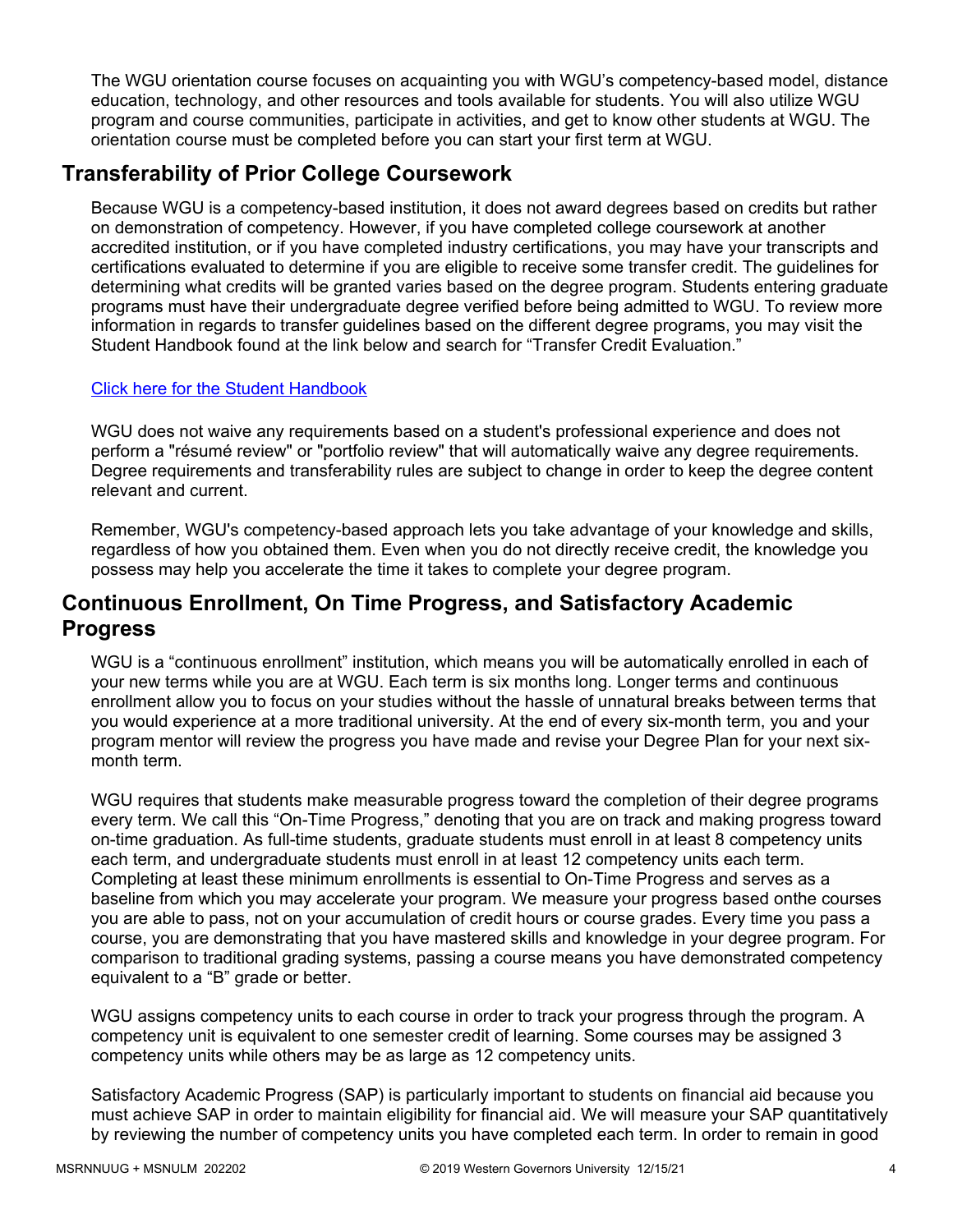academic standing, you must complete at least 66.67% of the units you attempt over the length of your program—including any courses you add to your term to accelerate your progress. Additionally, during your first term at WGU you must pass at least 3 competency units in order to remain eligible for financial aid. We know that SAP is complex, so please contact a financial aid counselor should you have additional questions. \*Please note: The Endorsement Preparation Program in Educational Leadership is not eligible for federal financial aid.

## **Courses**

Your Degree Plan includes courses needed to complete your program. To obtain your degree, you will be required to demonstrate your skills and knowledge by completing the assessment(s) for each course. In general there are two types of assessments: performance assessments and objective assessments. Performance assessments contain, in most cases, multiple scored tasks such as projects, essays, and research papers. Objective assessments include multiple-choice items, multiple-selection items, matching, short answer, drag-and-drop, and point-and-click item types, as well as case study and videobased items. Certifications verified through third parties may also be included in your program. More detailed information about each assessment is provided in each course of study.

## **Learning Resources**

WGU works with many different educational partners, including enterprises, publishers, training companies, and higher educational institutions, to provide high-quality and effective learning resources that match the competencies you are developing. These vary in type, and may be combined to create the best learning experience for your course. A learning resource can be an e-textbook, online module, study guide, simulation, virtual lab, tutorial, or a combination of these. The cost of most learning resources are included in your tuition and Learning Resource Fee. They can be accessed or enrolled for through your courses. Some degree-specific resources are not covered by your tuition, and you will need to cover those costs separately. WGU also provides a robust library to help you obtain additional learning resources, as needed.

Mobile Compatibility:

The following article provides additional details about the current state of mobile compatibility for learning resources at WGU. It includes a list that can be referenced to determine the mobile friendliness of all core course materials used in a program.

[Student Handbook article: Can I use my mobile device for learning resources?](https://cm.wgu.edu/t5/Frequently-Asked-Questions/Can-I-use-my-mobile-device-for-learning-resources/ta-p/396)

## **Standard Path**

As previously mentioned, competency units (CUs) have been assigned to each course in order to measure your academic progress. If you are an undergraduate student, you will be expected to enroll in a minimum of 12 competency units each term. Graduate students are expected to enroll in a minimum of 8 competency units each term. A standard plan for a student for this program who entered WGU without any transfer units would look similar to the one on the following page. Your personal progress can be faster, but your pace will be determined by the extent of your transfer units, your time commitment, and your determination to proceed at a faster rate.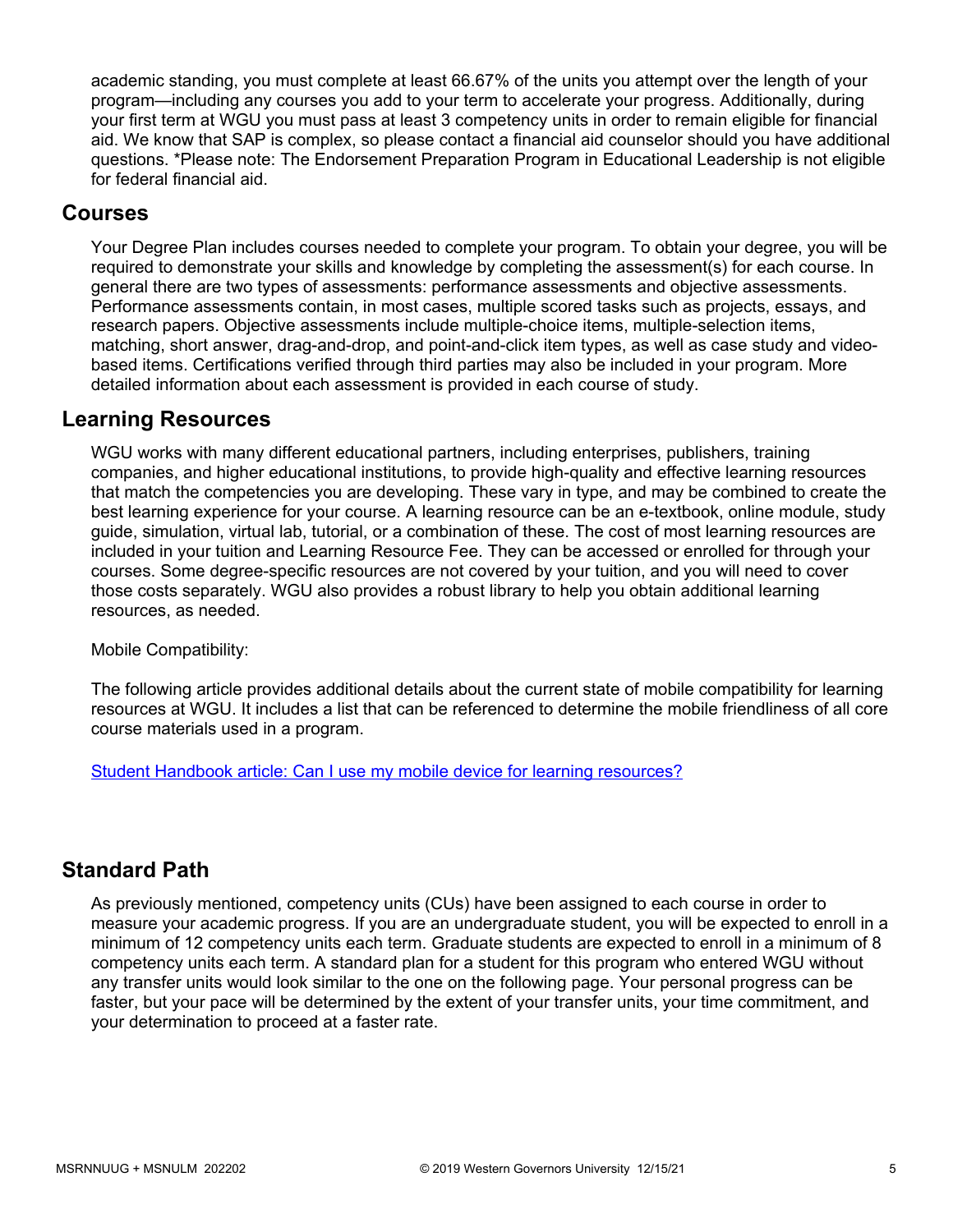# **Standard Path** *for* **Master of Science, Nursing - Leadership and Management (RN to MSN)**

| <b>Course Description</b>                                                | <b>CU<sub>s</sub></b> | <b>Term</b>    |
|--------------------------------------------------------------------------|-----------------------|----------------|
| <b>Advanced Standing for RN License</b>                                  | 50                    | 0              |
| Interprofessional Communication and Leadership in Healthcare             | 2                     | 1              |
| <b>Applied Healthcare Statistics</b>                                     | 4                     | 1              |
| Composition: Writing with a Strategy                                     | 3                     | 1              |
| Anatomy and Physiology I with Lab                                        | 4                     | 1              |
| Introduction to Communication: Connecting with Others                    | 3                     | $\overline{2}$ |
| Anatomy and Physiology II with Lab                                       | 4                     | $\overline{2}$ |
| Introduction to Psychology                                               | 3                     | $\overline{2}$ |
| <b>Global Arts and Humanities</b>                                        | 3                     | $\overline{2}$ |
| Introduction to Sociology                                                | 3                     | 3              |
| Microbiology with Lab: A Fundamental Approach                            | 4                     | 3              |
| World History: Diverse Cultures and Global Connections                   | 3                     | 3              |
| Human Growth and Development                                             | 3                     | 3              |
| Pathophysiology                                                          | 3                     | 4              |
| <b>Comprehensive Health Assessment</b>                                   | 3                     | 4              |
| <b>Healthcare Policy and Economics</b>                                   | 3                     | 4              |
| <b>Global and Population Health</b>                                      | $\overline{4}$        | 4              |
| <b>Emerging Professional Practice</b>                                    | 3                     | $\overline{4}$ |
| Professional Presence and Influence                                      | 2                     | 5              |
| Essentials of Advanced Nursing Roles and Interprofessional Practice      | 2                     | 5              |
| Informatics for Transforming Nursing Care                                | 3                     | 5              |
| Leadership and Management in Complex Healthcare Systems                  | 3                     | 5              |
| Advancing Evidence-Based Innovation in Nursing Practice                  | 3                     | 5              |
| Quality Outcomes in a Culture of Value-Based Nursing Care                | 2                     | 6              |
| <b>Advanced Pathopharmacological Foundations</b>                         | 3                     | 6              |
| Advanced Health Assessment for Patients and Populations                  | 3                     | 6              |
| Leading with Personal Mastery                                            | $\overline{2}$        | $\overline{7}$ |
| Business Case Analysis for Healthcare Improvement                        | $\overline{2}$        | $\overline{7}$ |
| Managing Resources in an Era of Disruption                               | 2                     | $\overline{7}$ |
| Strategically Planning the Execution of a Healthcare Improvement Project | $\overline{2}$        | 8              |
| Evidence-Based Measures for Evaluating Healthcare Improvements           | 2                     | 8              |
| Nursing Leadership and Management Field Experience                       | 3                     | 8              |
| Nursing Leadership and Management Capstone                               | $\overline{2}$        | 8              |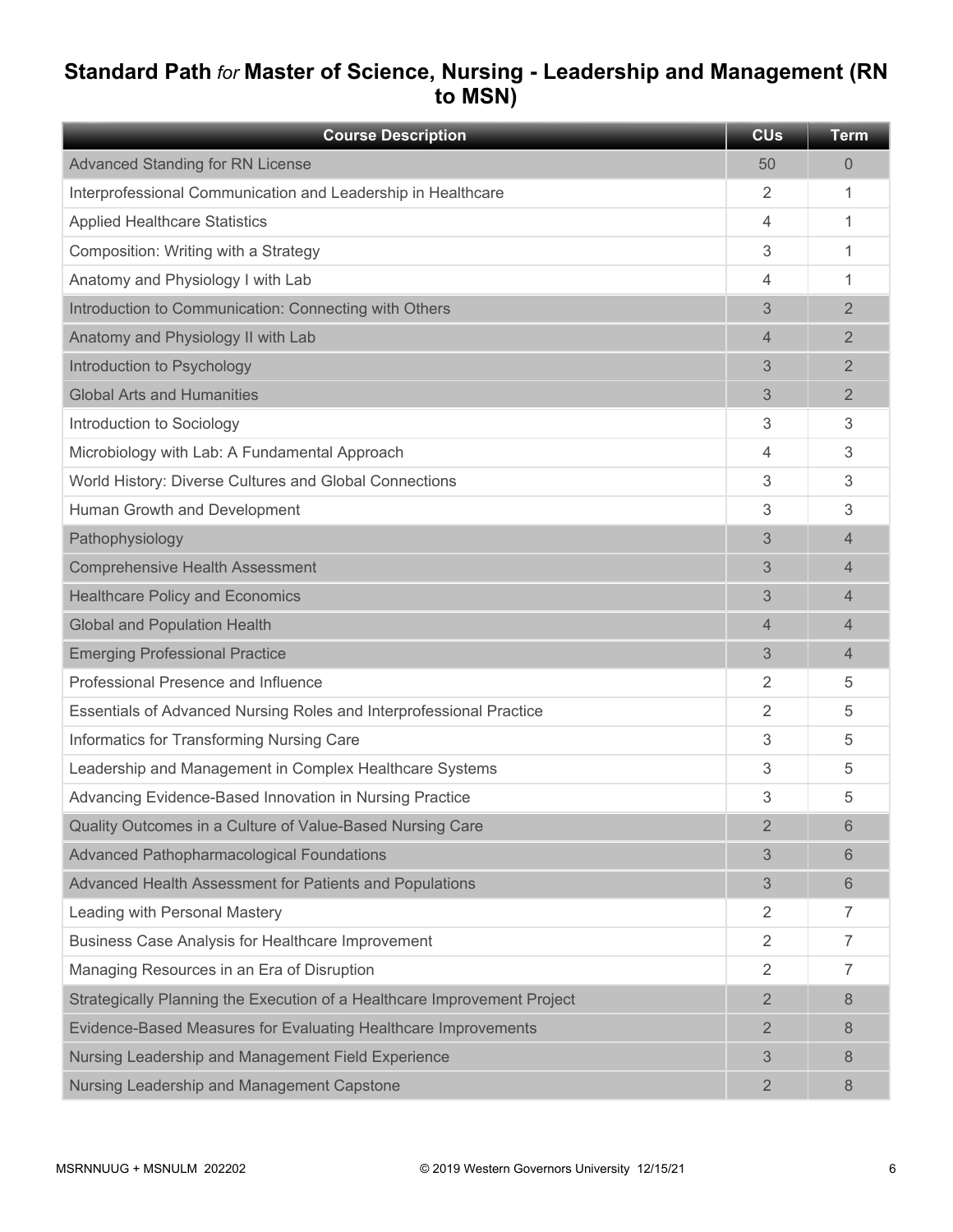## **Changes to Curriculum**

WGU publishes an Institutional Catalog, which describes the academic requirements of each degree program. Although students are required to complete the program version current at the time of their enrollment, WGU may modify requirements and course offerings within that version of the program to maintain the currency and relevance of WGU's competencies and programs. When program requirements are updated, students readmitting after withdrawal from the university will be expected to re-enter into the most current catalog version of the program.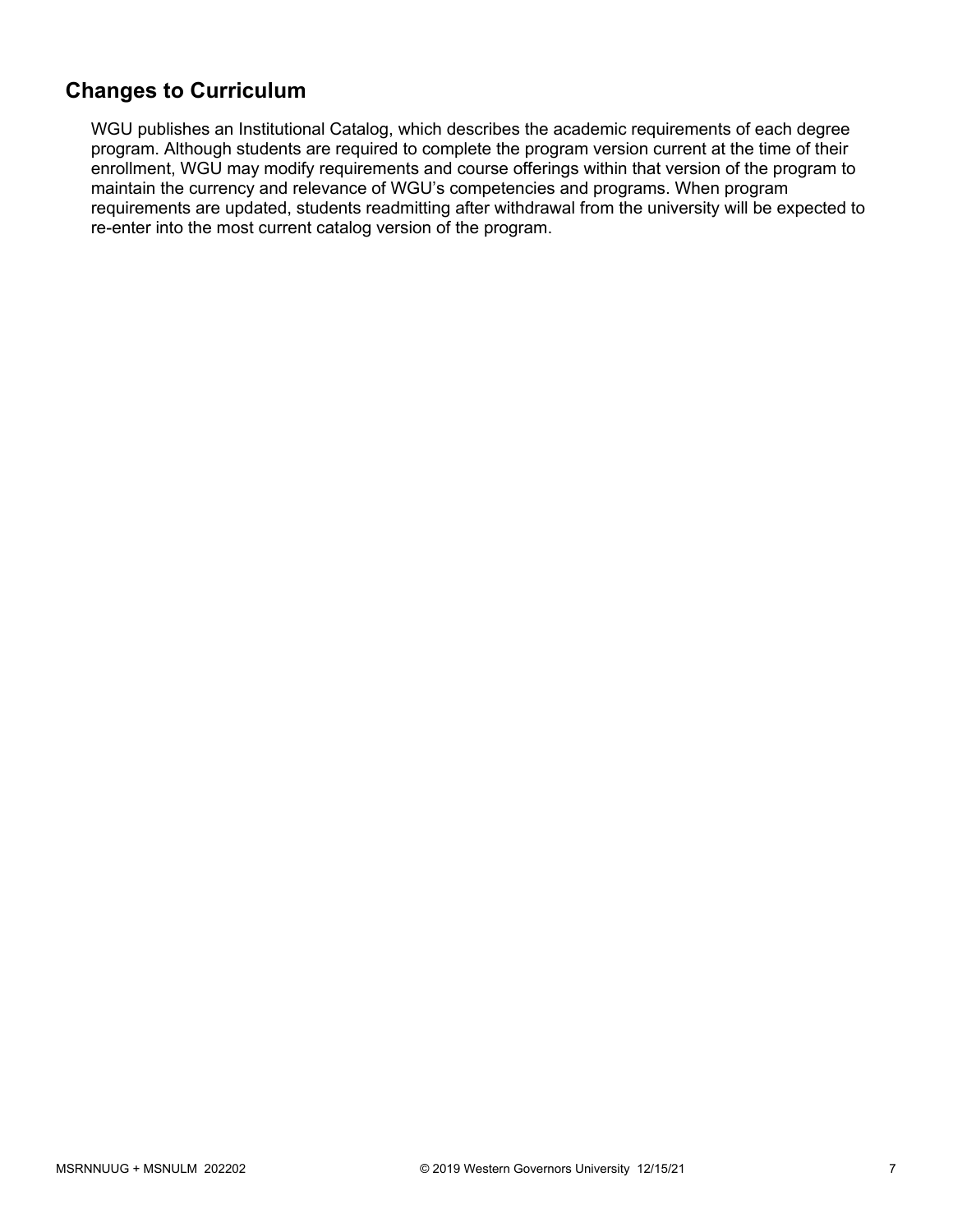# **Areas of Study** for **Master of Science, Nursing - Leadership and Management (RN to MSN)**

The following section includes the areas of study in the program, with their associated courses. Your specific learning resources and level of instructional support will vary based on the individual competencies you bring to the program and your confidence in developing the knowledge, skills, and abilities required in each area of the degree. The Degree Plan and learning resources are dynamic, so you need to review your Degree Plan and seek the advice of your mentor regarding the resources before you purchase them.

## **Nursing Core**

## **Advanced Standing for RN License**

Advanced Standing for RN License

## **Interprofessional Communication and Leadership in Healthcare**

Interprofessional Communication and Leadership in Healthcare is designed to help students prepare for success in the online environment at Western Governors University and beyond. Student success starts with the social support and selfreflective awareness that will prepare them to handle the challenges of all academic programs. In this course, students will participate in group activities and complete several individual assignments. The group activities are aimed at finding support and gaining insight from other students. The assignments are intended to give the student an opportunity to reflect on where they are and where they would like to be. The activities in each group meeting are designed to give students several tools they can use to achieve success. This course is designed as a four-part intensive learning experience. Students will attend six group meetings during the term. At each meeting, students will engage in activities that will help them understand their own educational journey and find support and inspiration in the journey of others. There are no prerequisites for this course.

*This course covers the following competencies:*

- *Begin your course by discussing your course planning tool report with your instructor and creating your personalized course plan together.*
- *The learner applies mindfulness to promote self-discovery.*
- *The learner applies mindsets, working styles, and energy dynamics to promote academic and professional success.*
- *The learner communicates effectively in both oral and written format.*
- *The learner uses communication strategies to foster a supportive peer community.*

### **Comprehensive Health Assessment**

Comprehensive Health Assessment builds upon students' existing knowledge of nursing assessment. The course presents current and innovative assessment techniques of the physical, mental, emotional, and spiritual well-being of patients. Use of assessment data and shared decision-making are discussed throughout the course. This course also outlines the concepts of a head-to-toe assessment, providing students with an understanding of how to critically think about the different aspects of the assessment and analyze patient cues to determine the implications of findings. Students will also analyze lifestyle and cultural implications of health. All prior courses in the sequence for this program serve as prerequisites for this course.

*This course covers the following competencies:*

- *Begin your course by discussing your course planning tool report with your instructor and creating your personalized course plan together.*
- *The learner incorporates enhanced pathophysiological concepts and assessment findings into patient care coordination.*
- *The learner applies clinical judgment using current and innovative patient assessment techniques that encompass physical, mental, emotional, spiritual well-being and social determinants of health.*
- *The learner analyzes cultural and lifestyle implications for holistic patient assessment.*

### **Healthcare Policy and Economics**

Healthcare Policy and Economics is a foundational course that introduces the concepts of value-based care and the role of the nurse. This course includes concepts related to financial responsiveness, shared decision-making, preference-sensitive care, leveraging data. In this course, students learn about cost and fee-for-service in terms of value to the client and patient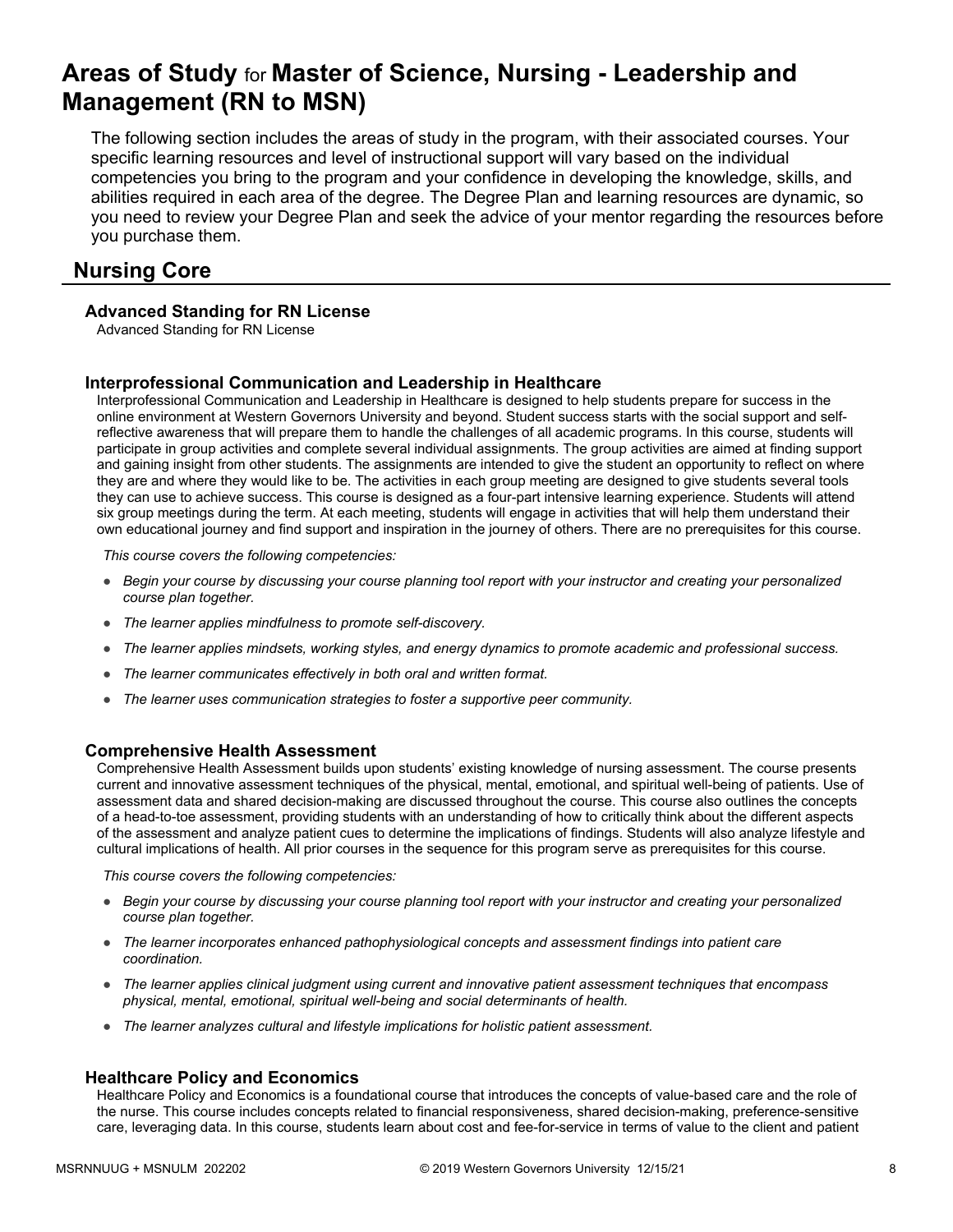rather than value to the healthcare system. All prior courses in the sequence for this program serve as prerequisites for this course.

*This course covers the following competencies:*

- *Begin your course by discussing your course planning tool report with your instructor and creating your personalized course plan together.*
- *The learner integrates principles of organizational ethics to improve healthcare quality for individuals, families, and their communities.*
- *The learner identifies how financial data, business-related data, and information sources inform decisions that influence healthcare.*
- *The learner compares healthcare financial models to facilitate value-based care and fiscally responsible and equitable patient-centered care.*
- *The learner analyzes public healthcare policies, federal and state laws, and the resulting impact to patients and healthcare delivery.*

### **Global and Population Health**

Global and Population Health prepares students for the role of the nurse in preserving and promoting health among diverse populations. Additionally, basic principles of epidemiology, social determinants of health (SDOH), and resource allocation through value-based care are outlined. The course introduces planning, organization, and delivery of services for diverse populations in community settings, including illness prevention, disaster preparedness, and environmental health. All prior courses in the sequence for this program serve as prerequisites for this course.

*This course covers the following competencies:*

- *Begin your course by discussing your course planning tool report with your instructor and creating your personalized course plan together.*
- *The learner distinguishes between global, public, and population health for improved health outcomes.*
- *The learner identifies social determinants of health (SDOH) and interventions for equitable healthcare improvements.*
- *The learner identifies epidemiological data sources that inform population health interventions.*
- *The learner identifies the effect of global health trends on healthcare capacity that inform service modification decisions in healthcare.*
- *The learner evaluates population health solutions for environmental health effects.*

#### **Emerging Professional Practice**

Emerging Professional Practice presents a variety of professional nursing specialty areas. Students explore various practice specialties, including palliative care, genetics and genomics, and others. The course provides pathways to specialized nursing practice. All prior courses in the sequence for this program serve as prerequisites for this course.

*This course covers the following competencies:*

- *Begin your course by discussing your course planning tool report with your instructor and creating your personalized course plan together.*
- *The learner analyzes genetic and genomic influences and risks to plan patient education that recognizes individual attitudes and values.*
- *The learner explains interprofessional interventions that alleviate suffering, improve quality of life, and empower patients and families who have received life-limiting diagnoses.*
- *The learner creates a personal five-year professional development plan that includes professional certification or specialized education that facilitates lifelong learning.*

## **General Education**

#### **Applied Healthcare Statistics**

Applied Healthcare Probability and Statistics is designed to help develop competence in the fundamental concepts of basic mathematics, introductory algebra, and statistics and probability. These concepts include basic arithmetic with fractions and signed numbers; introductory algebra and graphing; descriptive statistics; regression and correlation; and probability. Statistical data and probability are now commonplace in the healthcare field. This course will help candidates make informed decisions about which studies and results are valid, which are not, and how those results affect your decisions. This course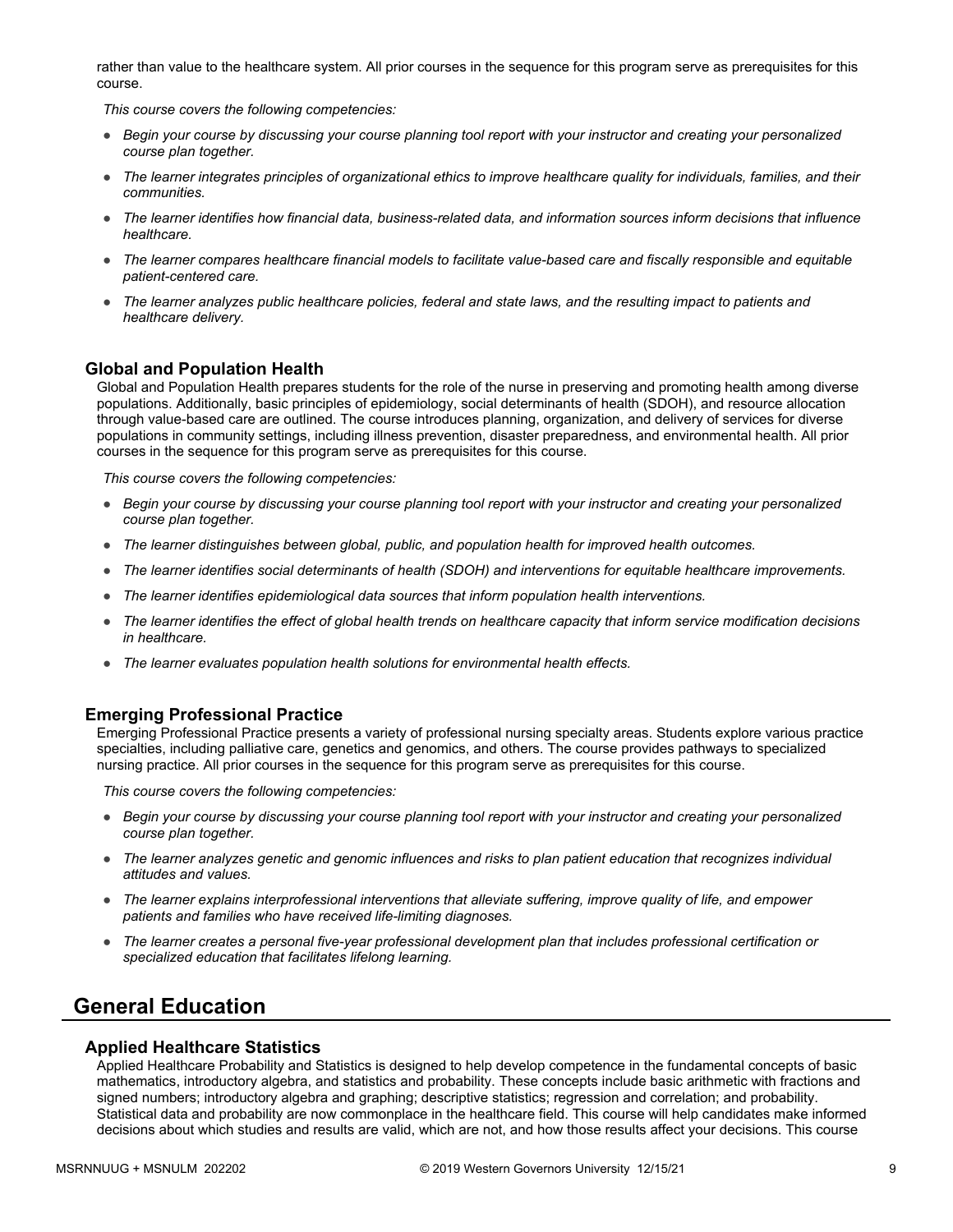will give candidates background in what constitutes sound research design and how to appropriately model phenomena using statistical data. Additionally, this course guides candidates in calculating simple probabilities based on events which occur in the healthcare profession. This course will prepare candidates for studies at WGU, as well as in the healthcare profession.

*This course covers the following competencies:*

- *Begin your course by discussing your course planning tool report with your instructor and creating your personalized course plan together.*
- *The graduate applies the operations, processes, and procedures of basic arithmetic to solve expressions.*
- *The graduate applies the operations, processes, and procedures of fractions, decimals, and percentages to evaluate quantitative expressions.*
- *The graduate applies the operations, processes, and procedures of basic algebra to evaluate quantitative expressions, and to solve equations and inequalities.*
- *The graduate evaluates categorical and quantitative data pertaining to a single variable using appropriate graphical displays and numerical measures.*
- *The graduate evaluates the relationship between two variables through interpretation of visual displays and numerical measures.*
- *The graduate evaluates the relationship between two quantitative variables through correlation and regression.*
- *The graduate applies principles and methods of probability-based mathematics to explain and solve problems.*

## **Composition: Writing with a Strategy**

Welcome to Composition I: Writing with a Strategy! In this course, you will focus on three main topics: writing strategies, writing style, format and grammar, and editing and revising text. This course consists of an introduction and five sections aligned to the three main topics. The sections address understanding purpose and audience, writing strategies and techniques, format, style, structure, and grammar, editing and revision strategies, and constructive feedback. Each section includes learning opportunities through readings, videos, audio, and other relevant resources. Assessment activities with feedback also provide opportunities to check your learning, practice, and show how well you understand course content. Because the course is self-paced, you may move through the material as quickly or as slowly as you need to gain proficiency in the five competencies that will be covered in the final assessment. If you have no prior knowledge or experience, you can expect to spend 30-40 hours on the course content.

*This course covers the following competencies:*

- *Begin your course by discussing your course planning tool report with your instructor and creating your personalized course plan together.*
- *The individual writes with purpose for a given context and target audience.*
- *The individual incorporates writing strategies and techniques for written communication.*
- *The individual constructs a written document with correct format, style, structure, and grammar.*
- *The individual formulates a strategy for editing and revising written text*
- *The individual composes constructive feedback of written texts.*

## **Anatomy and Physiology I with Lab**

This is Anatomy and Physiology I, a six-section, 4 CEU course that enables students to develop an understanding of the relationships between the structures and function of the integumentary, skeletal, muscular, nervous and endocrine systems in the human body. This course will involve laboratory activities, simulated dissections, textbook material, models, and diagrams.

Because the course is self-paced, you may move through the material as quickly or as slowly as you need to, with the goal of demonstrating proficiency in the four competencies covered in the final assessment. If you have no prior knowledge of this material, you can expect to spend 40–60 hours on the course content.

- *The learner describes the structural and basic functional organization of the human body and the terminology used to describe the orientation of bodily structures.*
- *The learner describes the structures and physiological functions of the integumentary system and the connections to complex systems in the human body.*
- *The learner describes the structures and physiological functions of the skeletal system and the connections to complex*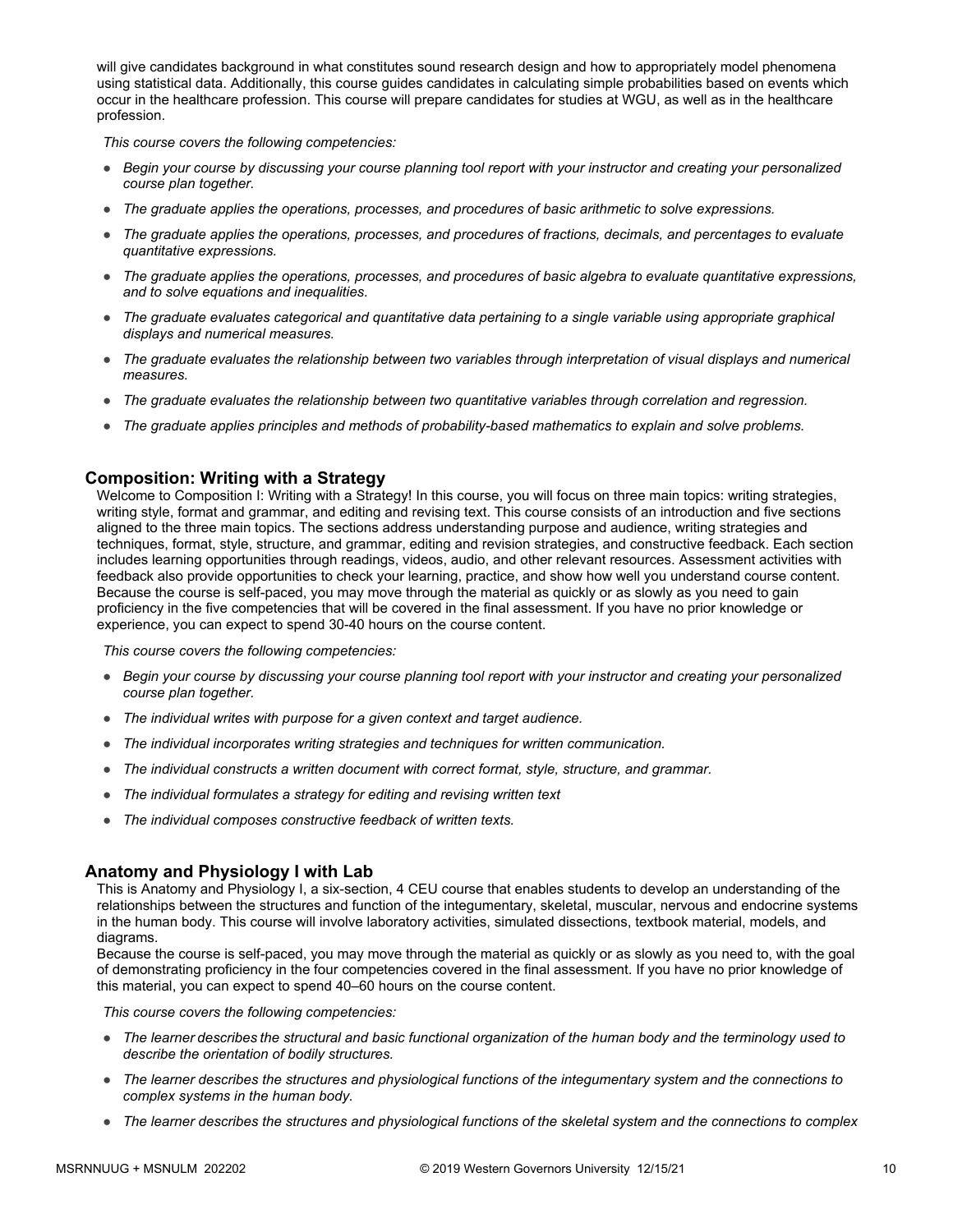*systems in the human body.*

- *The learner analyzes the structures and physiological functions of the muscular system and the connections to complex systems in the human body.*
- *The learner analyzes the structures and physiological functions of the nervous system and sensory organs and the connections to complex systems in the human body.*
- *The learner describes the structures and physiological functions of the endocrine system and its regulation of complex systems in the human body.*

### **Introduction to Communication: Connecting with Others**

Welcome to Introduction to Communication: Connecting with Others! It may seem like common knowledge that communication skills are important, and that communicating with others is inescapable in our everyday lives. While this may appear simplistic, the study of communication is actually complex, dynamic, and multifaceted. Strong communication skills are invaluable to strengthening a multitude of aspects of life. Specifically, this course will focus on communication in the professional setting, and present material from multiple vantage points, including communicating with others in a variety of contexts, across situations, and with diverse populations. Upon completion, you will have a deeper understanding of both your own and others' communication behaviors, and a toolbox of effective behaviors to enhance your experience in the workplace.

*This course covers the following competencies:*

- *Begin your course by discussing your course planning tool report with your instructor and creating your personalized course plan together.*
- *The learner implements appropriate communication styles based on audience and setting.*
- *The learner uses communication strategies for managing conflict.*
- *The learner uses communication strategies to influence others.*

#### **Anatomy and Physiology II with Lab**

This is Anatomy and Physiology II, a six section, four CEU course that enables students to develop an understanding of the relationships between the structures and functions of the cardiovascular, respiratory, digestive, urinary, reproductive, and lymphatic systems in the human body. This course will involve laboratory activities, simulated dissections, textbook material, models, and diagrams.

Because the course is self-paced, you may move through the material as quickly or as slowly as you need to, with the goal of demonstrating proficiency in the four competencies covered in the final assessment. If you have no prior knowledge of this material, you can expect to spend 40–60 hours on the course content.

*This course covers the following competencies:*

- *The learner describes the structures and physiological functions of the cardiovascular system and the connections to complex systems in the human body.*
- *The learner describes the structures and physiological functions of the respiratory system and the connections to complex systems in the human body.*
- *The learner describes the structures and physiological functions of the digestive system and the connections to metabolism and complex systems in the human body.*
- *The learner describes the structures and physiological functions of the urinary system and the connections to complex systems in the human body.*
- *The learner describes the structures and physiological functions of the reproductive system and the connections to complex systems in the human body.*
- *The learner describes the structures and physiological functions of the lymphatic system, immune response, and the connections to complex systems in the human body.*

#### **Introduction to Psychology**

In this course, students will develop an understanding of psychology and how it helps them better understand others and themselves. Students will learn general theories about psychological development, the structure of the brain, and how psychologists study behavior. They will gain an understanding of both normal and disordered psychological behaviors, as well as general applications of the science of psychology in society (such as personality typing and counseling).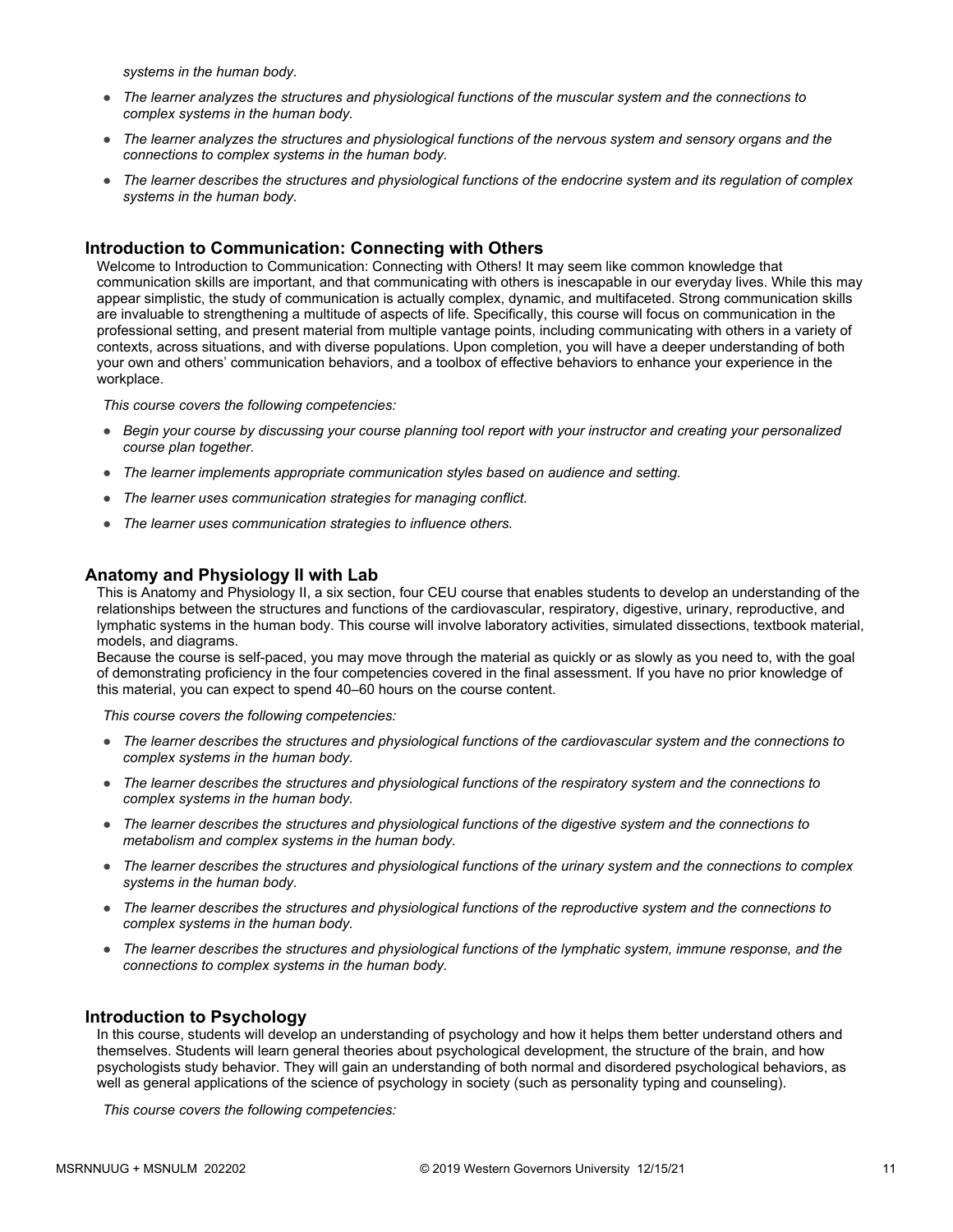- *Begin your course by discussing your course planning tool report with your instructor and creating your personalized course plan together.*
- *The graduate explains the biological perspectives of psychology.*
- *The graduate explains the theories of learning and memory.*
- *The graduate explains the concepts of personality development and social psychology.*
- *The graduate identifies psychological disorders and treatment methods.*
- *The graduate explains the foundations of psychology.*

#### **Global Arts and Humanities**

The Global Arts and Humanities course contains three modules with corresponding lessons. This course is an invitation to see the world through the humanities, examine the humanities during the Information Age, and explore the global origins of music—essentially questioning what makes us human, and how people are connected across culture and time. Each module includes learning opportunities through readings, videos, audio, and other relevant resources. Assessment activities with feedback also provide opportunities to practice and check learning. With no prior knowledge or experience, a learner can expect to spend 30-40 hours on the course content.

*This course covers the following competencies:*

- *Begin your course by discussing your course planning tool report with your instructor and creating your personalized course plan together.*
- *The learner analyzes diverse voices, ideas, perspectives, and cultural interactions through the lens of the humanities.*
- *The learner analyzes the humanities during the Information Age.*
- *The learner analyzes how music shapes and is shaped by diverse cultures and perspectives.*

#### **Introduction to Sociology**

This course teaches students to think like sociologists, or, in other words, to see and understand the hidden rules, or norms, by which people live, and how they free or restrain behavior. Students will learn about socializing institutions, such as schools and families, as well as workplace organizations and governments. Participants will also learn how people deviate from the rules by challenging norms and how such behavior may result in social change, either on a large scale or within small groups.

*This course covers the following competencies:*

- *Begin your course by discussing your course planning tool report with your instructor and creating your personalized course plan together.*
- *The graduate explains how societies are stratified across various social statuses.*
- *The graduate explains reciprocal relationships between social institutions and individuals.*
- *The graduate explains major perspectives and key contributors to the development of sociology.*
- *The graduate identifies components of culture and socialization as they relate to individuals in society.*
- *The graduate explains the constructs of conformity to and deviance from social norms.*

### **Microbiology with Lab: A Fundamental Approach**

Microbiology with Lab: A Fundamental Approach explores the science that microorganisms are everywhere, and they have positive and negative effects on the community. The course examines the structure and function of microorganisms, disease transmission and progression, and immune responses and other interventions, and it identifies key global diseases. The course consists of an introduction and four major sections. Each section includes learning opportunities through readings, videos, and other relevant resources. Assessment activities with feedback also provide opportunities for students to check their learning, practice, and show how well they understand course content. To assist students in developing an applied, evidence-based understanding of microbiology, this course integrates several lab experiments to help determine the specific characteristic of an unknown microbial sample and a treatment plan. Because the course is self-paced, students may move through the material as quickly or as slowly as needed to gain proficiency in the four competencies that will be covered in the final assessment. Students who have no prior knowledge of or experience with this topic can expect to spend 48–60 hours on the course content. There are no prerequisites for this course.

*This course covers the following competencies:*

● *Begin your course by discussing your course planning tool report with your instructor and creating your personalized*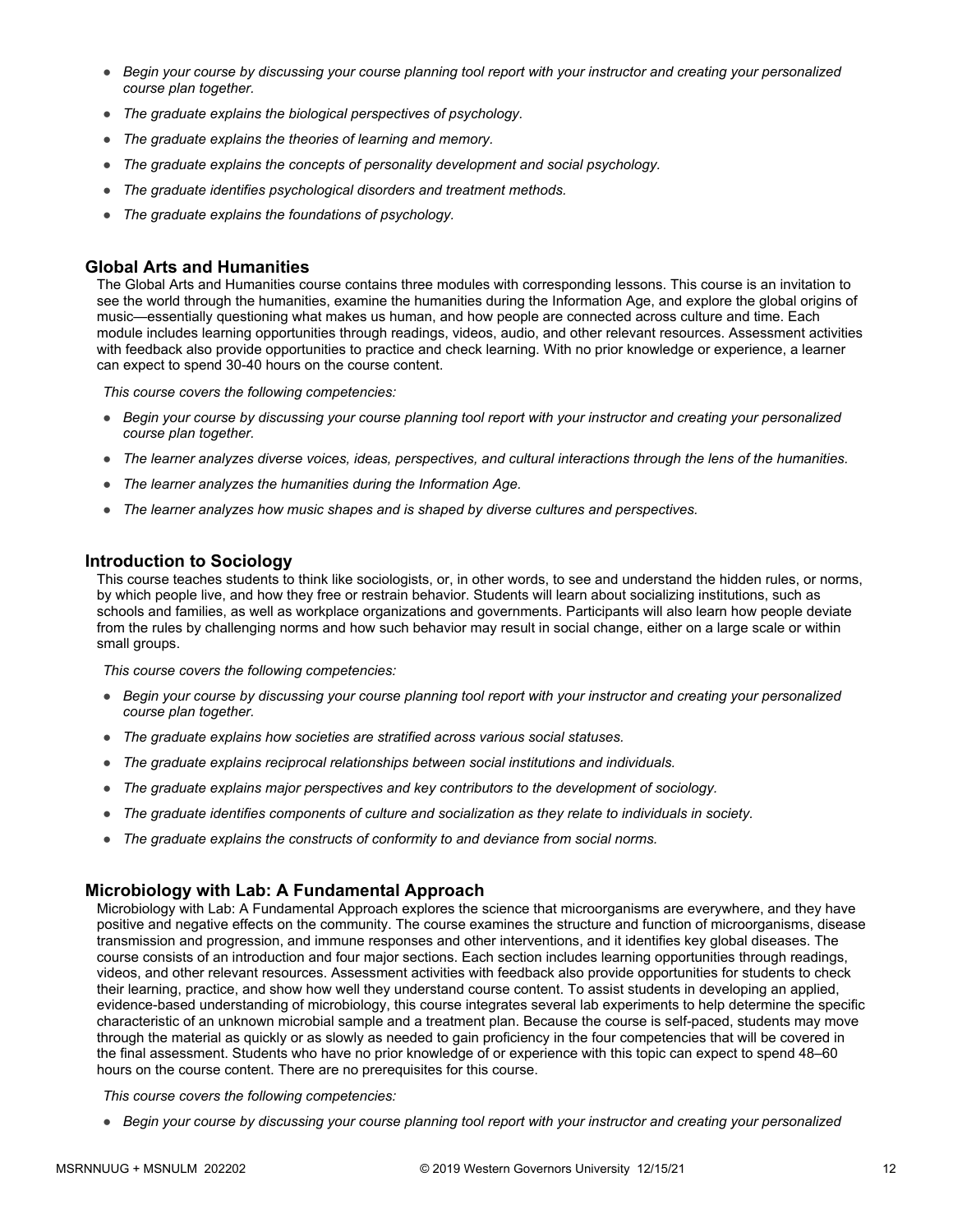*course plan together.*

- *The learner analyzes structures and characteristics of microorganisms that inform etiologies of symptoms and diseases.*
- *The learner analyzes microbial transmission and progression and the care needed based on symptoms and environment*
- *The learner analyzes methods to prevent and treat infectious diseases and influence positive community outcomes.*
- *The learner analyzes disease characteristics to inform individuals about etiologies and treatments.*

#### **World History: Diverse Cultures and Global Connections**

This is World History: Diverse Cultures and Global Connections. In this course, you will focus on three main topics—cultural and religious diversity; pandemics; and the relationship of empires and nation states—as well as the skills of identifying root causes, explaining causes and effects, and analyzing complex systems. This course consists of an introduction and four major sections. Each section includes learning opportunities through reading, images, videos, and other relevant resources. Assessment activities with feedback also provide opportunities to practice and check how well you understand the content. Because the course is self-paced, you may move through the material as quickly or as slowly as you need to, with the goal of demonstrating proficiency in the four competencies covered in the final assessment. If you have no prior knowledge of this material, you can expect to spend 30-40 hours on the course content.

*This course covers the following competencies:*

- *Begin your course by discussing your course planning tool report with your instructor and creating your personalized course plan together.*
- *The learner differentiates among diverse cultural and religious customs and practices.*
- *The learner analyzes the role of human actions in the spread of disease.*
- *The learner explains the factors that contributed to the rise and fall of empires.*
- *The learner explains the factors that contributed to the development of nation states.*

#### **Human Growth and Development**

This is Human Growth and Development, a three-module course that examines the entire human lifetime, from conception to death. Presented chronologically, the course focuses on three key areas: physical, cognitive, and psychosocial growth, along with other important issues such as cultural influences, emotions, and resilience. Because the course is self-paced, you may move through the material as quickly or as slowly as you need to, with the goal of demonstrating proficiency in the four competencies covered in the final assessment. If you have no prior knowledge of this material, you can expect to spend 30-40 hours on the course content.

*This course covers the following competencies:*

- *Begin your course by discussing your course planning tool report with your instructor and creating your personalized course plan together.*
- *The learner explains physical, cognitive, and psychosocial development from conception through early childhood.*
- *The learner explains the influence of emotions and cultural perspectives and practices on psychosocial development and behavior from birth through early childhood.*
- *The learner explains physical, cognitive, and psychosocial development from middle childhood through adolescence.*
- *The learner explains the influence of emotions and cultural perspectives and practices on psychosocial development and behavior from middle childhood through adolescence.*
- *The learner explains physical, cognitive, and psychosocial development from early adulthood to the end of life.*
- *The learner explains the influence of emotions and cultural perspectives and practices on psychosocial development and behavior from early adulthood to the end of life.*

#### **Pathophysiology**

Pathophysiology is an overview of the pathology and treatment of diseases in the human body, tissues, glands and membranes, the integumentary system, the sensory system, skeletal and muscular systems, the digestive system, blood, vessels and circulation, lymphatic system, immunity and disease, heart and respiratory system, nervous, urinary and endocrine systems, and male and female reproductive systems. Prerequisites include all prior courses in this programmatic sequence.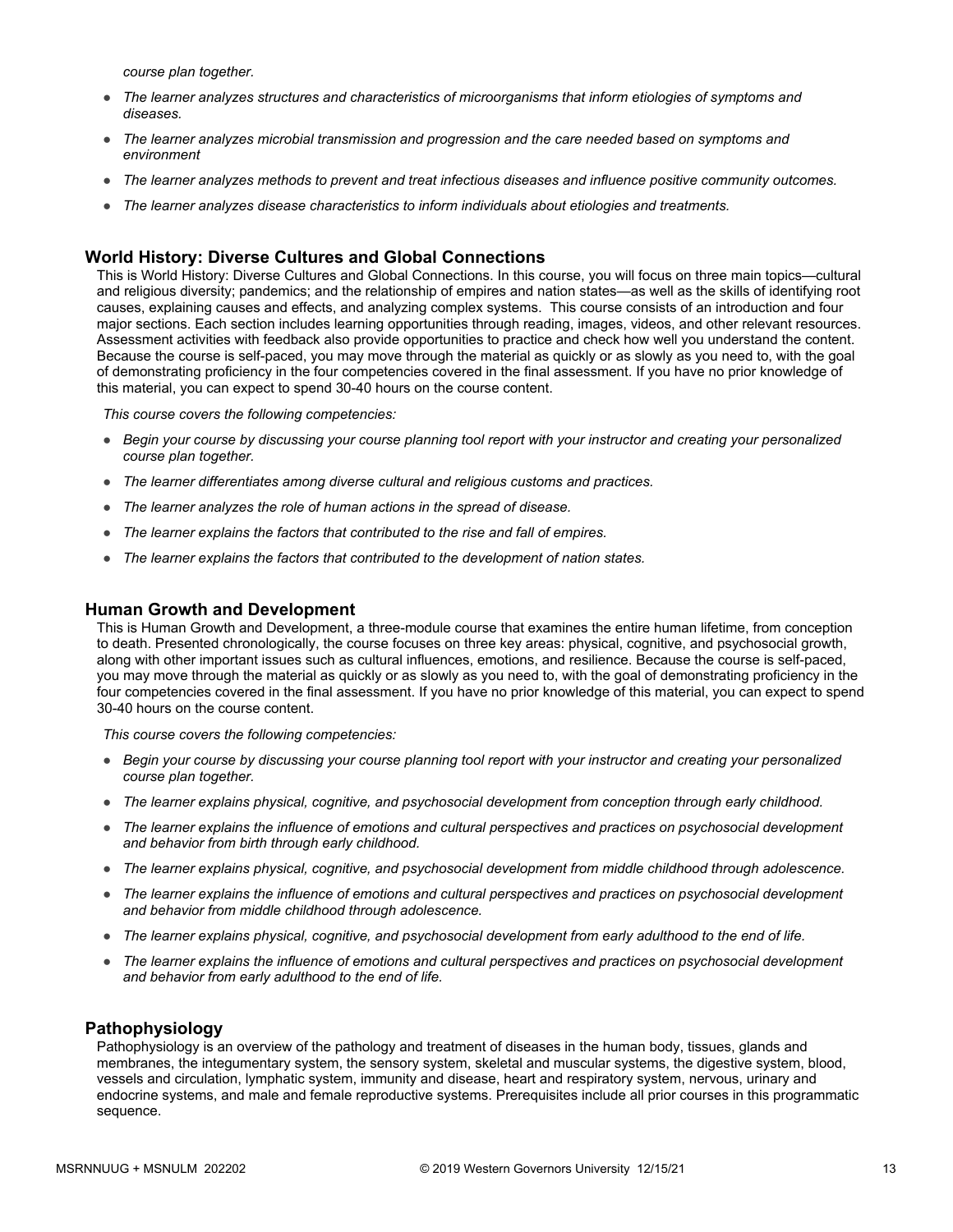*This course covers the following competencies:*

- *Begin your course by discussing your course planning tool report with your instructor and creating your personalized course plan together.*
- *The learner describes basic cellular responses and adaptation related to genetics, injury, aging and congenital anomalies.*
- *The learner describes pathogenesis, manifestations, complications and variations of the muscular, skeletal, and integumentary systems.*
- *The learner describes pathogenesis, manifestations, complications and variations of the neurologic systems.*
- *The learner describes pathogenesis, manifestations, complications and variations of the cardiovascular and lymphatic systems.*
- *The learner describes pathogenesis, manifestations, complications and variations of the respiratory systems.*
- *The learner describes pathogenesis, manifestations, complications and variations of the gastrointestinal and renal systems.*
- *The learner describes pathogenesis, manifestations, complications and variations of the endocrine and reproductive systems.*

## **MSN Core**

## **Professional Presence and Influence**

Professional Presence and Influence is a masters-level course designed to guide students towards an enhanced state of presence, where therapeutic relationships are built between nurse and patient. Students will learn techniques for self-care practices that result in enhanced mental and physical wellbeing and that ensure ethically-generated patient care. Presence is an intrapersonal and interpersonal quality that allows the nurse to relate to others and to be aware of the world around them. The characteristics of presence, which include holism, intimacy, sensitivity and adaptability, create a heightened sense of awareness that fosters therapeutic relationships between the nurse and patient. Developing a mindful, authentic presence is central to health and spiritual practices in several cultures and a major element of leadership. Students will intentionally develop a focused mindfulness practice that will influence patient outcomes and lead to conditions that create joy in the workplace.

*This course covers the following competencies:*

- *Begin your course by discussing your course planning tool report with your instructor and creating your personalized course plan together.*
- *The graduate promotes a healthy work environment by demonstrating a professional presence that includes selfawareness characteristics.*
- *The graduate develops solutions and strategies that build positive relationships and promote mindfulness in the workplace.*
- *The graduate recommends social communication strategies and technologies to promote a sense of caring and belonging.*
- *The graduate applies the principles of improvement science to solve the problem of hostility in the workplace and initiate organizational change designed to promote health and joy in the workplace.*
- *The graduate implements the principles of academic writing to produce clear, concise, and evidence-based written communications.*

### **Essentials of Advanced Nursing Roles and Interprofessional Practice**

Essentials of Advanced Nursing Roles and Interprofessional Practice explores essential characteristics of the advanced professional nurse in the role of leader, educator, practitioner, or informatics specialist. In this course, students will apply evidence-based strategies to facilitate interprofessional collaboration on teams. Students will explore the role of nurses in advocating for change at the bedside, as well as leading teams to advocate for health policy reform. Students will gather and analyze data to identify patients and populations at risk and recommend policy change to improve health outcomes in the community.

*This course covers the following competencies:*

● *Begin your course by discussing your course planning tool report with your instructor and creating your personalized course plan together.*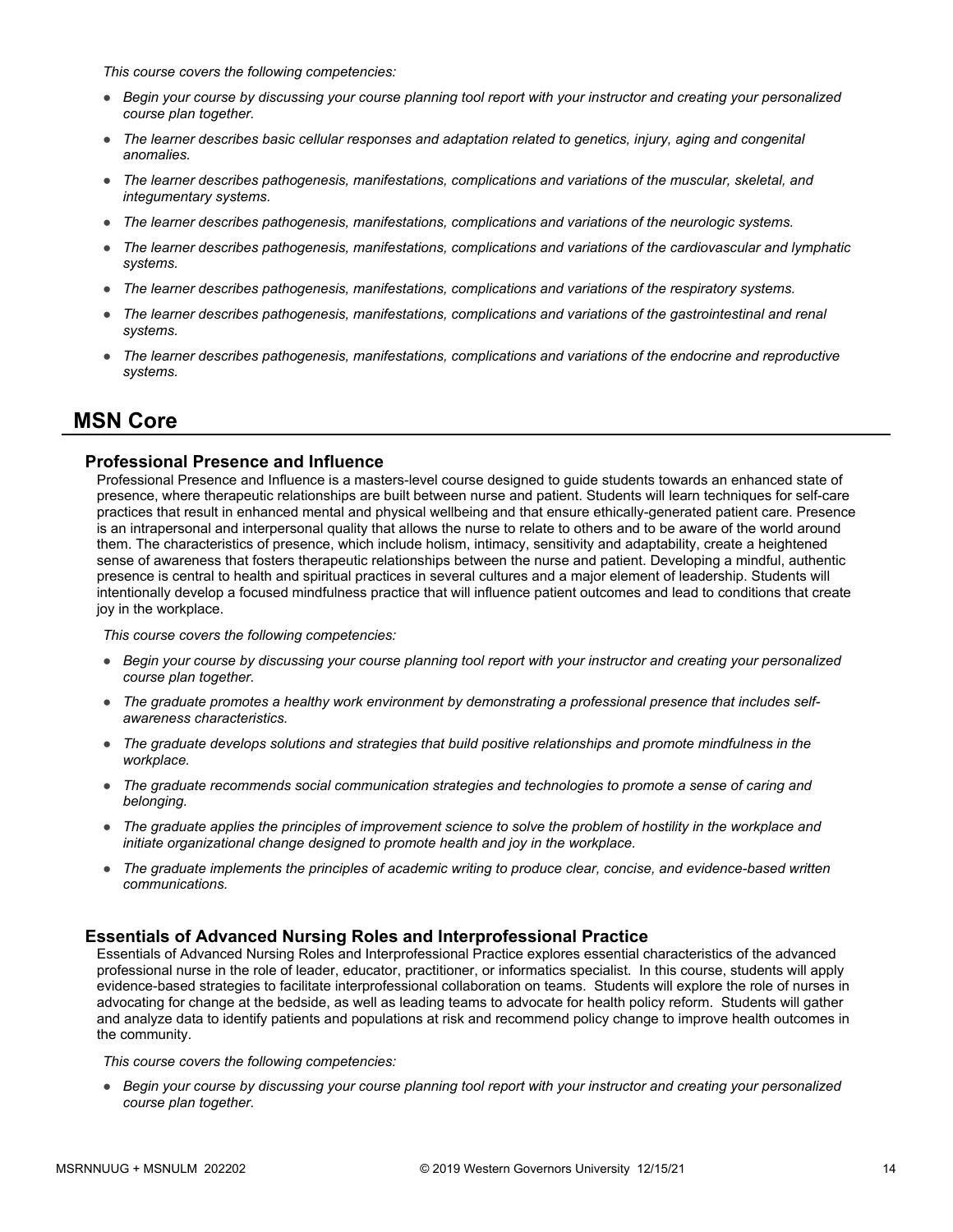- *The graduate recommends strategies for practicing lifelong learning skills to encourage the continuous improvement essential for practicing as an advanced nursing professional.*
- *The graduate recommends legal and regulatory policies that advocate for improved health outcomes in patients and populations.*
- *The graduate analyzes the roles and interaction of interprofessional team members to assess the resulting impact on healthcare outcomes.*
- *The graduate analyzes organizational performance data to guide recommendations for improving healthcare outcomes and disseminating results to a professional community.*

### **Informatics for Transforming Nursing Care**

Informatics for Transforming Nursing Care integrates nursing science with multiple information and analytical sciences to identify, define, manage, and communicate data, information, knowledge, and wisdom in nursing practice. Students will acquire knowledge and skills to apply informatics concepts, communications, and data that are critical to facilitating interprofessional data-driven decision-making. It is designed to build competence in the use of patient- and populationbased applications that inform and support the transformation of nursing care delivery toward a future of value-based quality nursing care that improves health outcomes. This course aligns theoretical concepts with practical applications of informatics and is consistent with the functional areas and responsibilities of informatics nurses as defined by American Nurses Association Scope and Standards for nursing informatics.

*This course covers the following competencies:*

- *Begin your course by discussing your course planning tool report with your instructor and creating your personalized course plan together.*
- *The graduate analyzes the theoretical and conceptual underpinnings of the nursing informatics scope and standards to improve patient experience and health outcomes.*
- *The graduate determines how technology and informatics can be optimized to improve the patient experience and lower healthcare costs.*
- *The graduate analyzes core administrative systems to support the management of safe, cost-effective, and high-quality healthcare.*
- *The graduate analyzes data from population-based systems to mitigate public health threats and decrease incidence of disease.*
- *The graduate designs data collection tools and processes to capture, analyze, and report health indicators and outcomes.*
- *The graduate refines data to visually represent, forecast, monitor, and report progress in meeting healthcare outcomes.*

### **Leadership and Management in Complex Healthcare Systems**

Leadership and Management in Complex Healthcare Systems prepares graduate nurses to be thoughtful strategists and informed decision makers who serve as strong leaders in high performing healthcare systems. Students develop competencies for managing diverse teams in complex systems, monitoring and measuring organizational performance, allocating financial and human resources, and leading change towards a transformed healthcare system. Additionally, students acquire the knowledge and skills to become full partners with other healthcare professionals by demonstrating nurse contributions toward high-quality care to patients and populations, while working collaboratively with interprofessional teams.

- *Begin your course by discussing your course planning tool report with your instructor and creating your personalized course plan together.*
- *The graduate determines the effective leadership skills and approaches required to navigate a diverse staff in a changing healthcare environment.*
- *The graduate creates communication and change management plans to foster a culture of innovation.*
- *The graduate analyzes data to measure progress in meeting organizational performance indicators in complex healthcare systems.*
- *The graduate determines system-level factors necessary to support and empower interprofessional teams.*
- *The graduate validates key performance indicators to measure the impact of nursing care on patient and population outcomes.*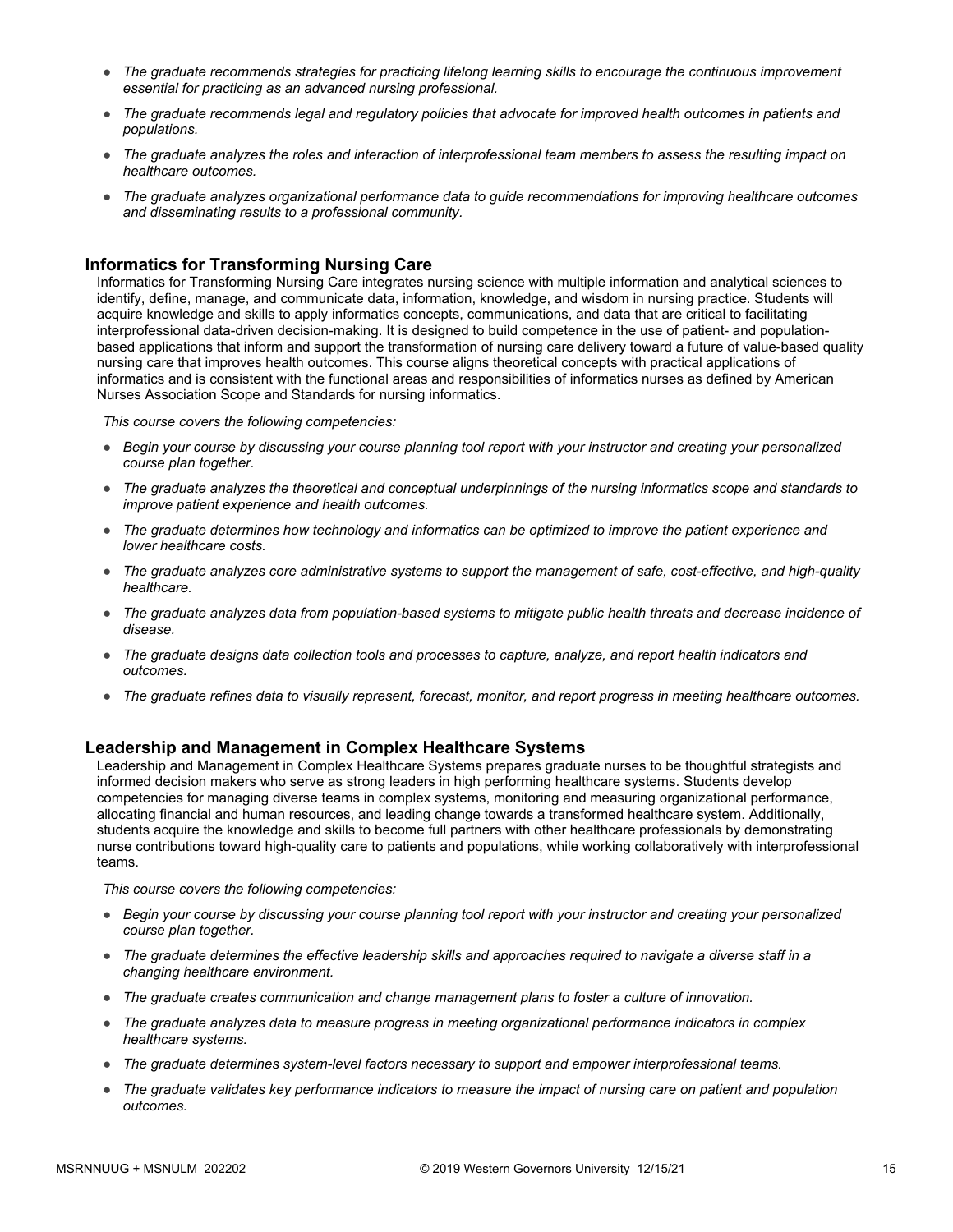● *The graduate proposes a strategic business plan to start a nurse-managed practice.*

#### **Advancing Evidence-Based Innovation in Nursing Practice**

Advancing Evidence-Based Innovation in Nursing Practice introduces students to the dynamic union of healthcare innovation and evidence. Core competencies and behaviors required to be a nurse innovator are discussed. Strategies for measuring innovation at various system levels are presented, as well as techniques for synthesizing and disseminating evidence to advance innovation in healthcare. The skills needed to appraise the quality of diverse sources of evidence are presented within the framework of evidence-based practice. This course focuses on identifying new and emerging sources of evidence that can inform, translate, and scale the complexity of leading innovation in healthcare organizations. Students will experience building communities of practice for collaboratively developing innovative practices and policies designed to improve the health of populations and enhance the patient experience of care.

*This course covers the following competencies:*

- *Begin your course by discussing your course planning tool report with your instructor and creating your personalized course plan together.*
- *The graduate analyzes evidence from research, clinical expertise, and patient experiences to contribute to the innovation of healthcare practices and policies*
- *The graduate incorporates research strategies and processes to search and review relevant evidence from credible sources.*
- *The graduate evaluates innovative best practices that support outcomes-driven healthcare practices.*
- *The graduate incorporates new evidence from big data and emerging technologies to design innovative practices.*
- *The graduate applies the theory of disruption when developing innovative strategies to improve healthcare outcomes.*
- *The graduate synthesizes credible sources of evidence to propose innovative patient care practice guidelines, organizational goals and strategies, and population-based care policies.*

#### **Quality Outcomes in a Culture of Value-Based Nursing Care**

Quality Outcomes in a Culture of Value-Based Nursing Care incorporates current standards of quality and safety within the context of value-based care. In a value-based healthcare system, the benefits are derived from measuring health outcomes against the cost of delivering the outcomes. These benefits are then extended to patients, providers, payers, suppliers, and society as a whole. This course introduces new healthcare delivery models, which stress a team-oriented approach to patient care and sharing of patient data so that care is coordinated, and outcomes can be measured easily. Emphasis is placed on performance and quality improvement methods that underlie value-based nursing care. The nurse in advanced practice today must exemplify the standards of quality and safety and be prepared to lead the delivery of value-based patient-centered care.

*This course covers the following competencies:*

- *Begin your course by discussing your course planning tool report with your instructor and creating your personalized course plan together.*
- *The graduate analyzes the culture of continuous quality improvement and the provision of value-based care to optimize patient outcomes using a systems-thinking analytic approach.*
- *The graduate develops a systematic process that incorporates quality measures and benchmarks to assess organizational strengths and vulnerabilities.*
- *The graduate integrates performance and process improvement methodologies to develop solutions for identified quality and safety gaps in the practice setting.*
- *The graduate establishes measurable metrics and processes to evaluate the effectiveness of value-based care strategies and initiatives.*

#### **Advanced Pathopharmacological Foundations**

Advanced Pathopharmacological Foundations provides advanced practice nurses foundational knowledge in the many pathologies encountered in practice today. Advancing from the cellular to the body system level, this course examines the pathologies of common conditions seen in healthcare today. Consideration is also given to the human affective response to alterations in health. There are no prerequisites for this course.

*This course covers the following competencies:*

● *Begin your course by discussing your course planning tool report with your instructor and creating your personalized*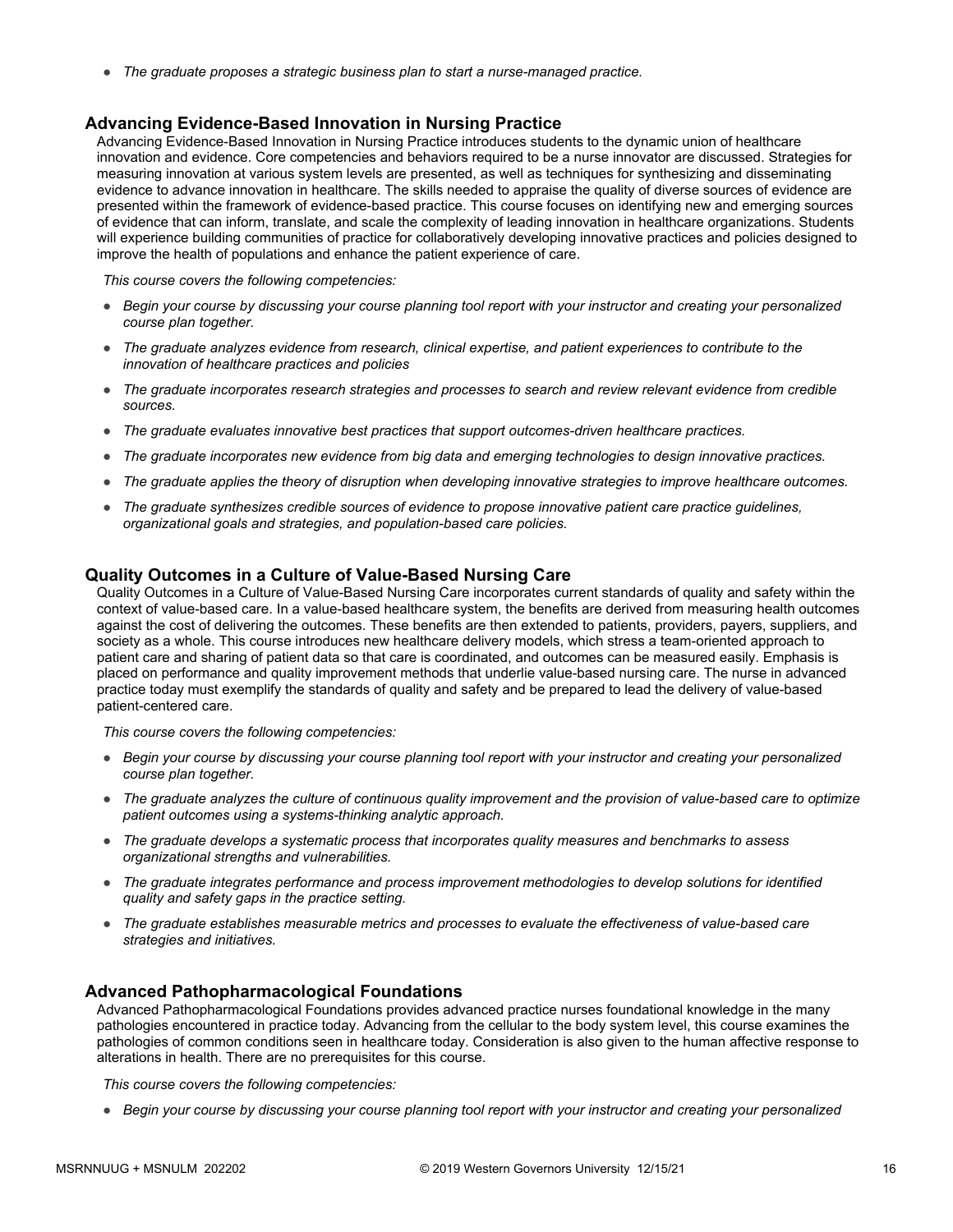*course plan together.*

- *The graduate assesses alterations in cellular and genetic composition to determine the body's self-defense mechanisms to maintain homeostasis.*
- *The graduate analyzes the etiology and pathophysiological alterations associated with common conditions across the lifespan to determine appropriate treatment plans.*
- *Connecting Pathology with Disease Manifestation The graduate analyzes pathopharmacological concepts and mechanisms of common conditions to guide clinical decision making.*
- *The graduate assesses developmental, racial, ethnic, and cultural manifestations of pathopharmacology to determine their influence on patient outcomes.*
- *The graduate distinguishes between relevant and irrelevant assessment findings to minimize pathologies and manage pharmacotherapeutics to promote optimal patient outcomes.*
- *The graduate traces human responses to disease processes across the lifespan to identify holistic treatment options.*

#### **Advanced Health Assessment for Patients and Populations**

Advanced Health Assessment of Patients and Populations builds on prior physical health assessment knowledge and skills acquired during undergraduate studies by focusing on the advanced assessment of biopsychosocial and sociocultural contexts in patients and populations across the life span. This course emphasizes the use of a comprehensive health promotion, disease prevention, and health restoration model to address health concerns in patients and communities. Students will acquire advanced assessment knowledge and skills for clinical interviewing, focused history taking, critical diagnostic reasoning, and clinical decision-making using a problem-focused framework that integrates authentic experiences with practical knowledge of health patterns in patients and communities.

*This course covers the following competencies:*

- *Begin your course by discussing your course planning tool report with your instructor and creating your personalized course plan together.*
- *The graduate assesses the physical, biopsychosocial, cultural, spiritual, and environmental elements to improve health in patients and populations.*
- *The graduate distinguishes comprehensive assessment strategies appropriate to evaluating the health of diverse patients across the life span.*
- *The graduate analyzes assessment data to create health promotion plans for patients and communities.*
- *The graduate performs a focused physical examination to identify applicable differential diagnoses based on evidence from the collected data.*
- *The graduate analyzes epidemiologic methods to assess the health of communities and populations.*
- *The graduate constructs strategies to develop disease prevention and control interventions.*

## **Leadership and Management Specialty**

#### **Leading with Personal Mastery**

Leading with Personal Mastery prepares the advanced professional nurse to demonstrate self-awareness, selfmanagement, executive function, and social awareness skills while leading and managing in diverse healthcare settings. In this course, students will learn how to incorporate these skills when developing personal relationships and building teams. Developing both social and emotional intelligence as a nurse leader will ensure that students have the ability develop strong relationships and make wise decisions when interacting with others. Increasing personal mastery will provide students with a set of tools and strategies to improve healthcare by producing high-quality results. Understanding their strengths and weaknesses, as a leader in healthcare will help students create a vision for success that includes making choices that will help balance their work life more effectively.

- *Begin your course by discussing your course planning tool report with your instructor and creating your personalized course plan together.*
- *The learner designs pathways to achieve personal mastery for leading and managing individuals and teams in diverse healthcare settings.*
- The learner develops a vision for assuming the role of a leader and manager that includes self-awareness, self*managemnet, interpersonal communication, executive function, and social awareness.*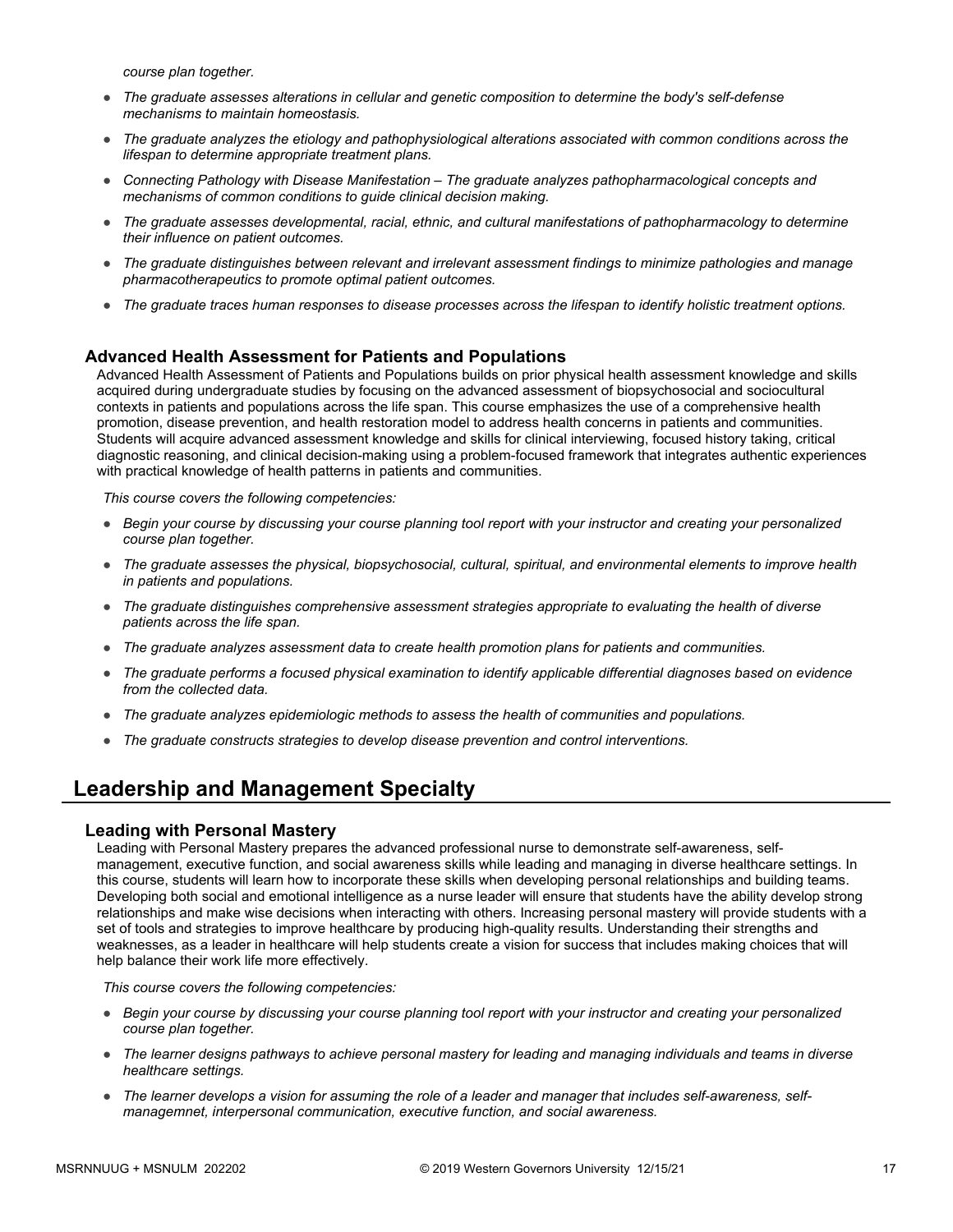- *The learner applies effective communication and consensus-building strategies when consulting with internal and external stakeholders.*
- *The learner applies the principles of scholarly writing by producing a clear, concise, and evidence-based paper for the purpose of contributing to the body of nursing knowledge.*

## **Business Case Analysis for Healthcare Improvement**

Business Case Analysis for Healthcare Improvement provides learning experiences that help students develop essential skills for proposing changes that improve and enhance healthcare outcomes. In this course, students will develop a business case during the early stages of a project by assessing the need for the project and the feasibility of initiating a project. Understanding the techniques used to develop a business case will provide students with the skills to obtain buy-in from key stakeholders and determine the best value strategy. Writing a strong business case presents the benefits, challenges, costs, and risks of moving forward with the project or maintaining status quo. It compares the current situation to a future vision so key stakeholders can make data-driven decisions to move forward with the project. During the development of a business case in this course, students will collaborate with internal and external stakeholders to initiate a healthcare improvement project (HIP) that is grounded in project management principles and influenced by stakeholder perspectives.

*This course covers the following competencies:*

- *Begin your course by discussing your course planning tool report with your instructor and creating your personalized course plan together.*
- *The learner examines regulatory and compliance requirements for implementing an improvement project comprising systematic activities and processes that are organized and implemented to improve organizational quality, safety, and performance.*
- *The learner collaborates with internal and external stakeholders to assess the need and organizational readiness for a healthcare improvement project using improvement science methods and practices.*
- *The learner describes the four phases of the project management lifecycle that will guide their healthcare improvement project successfully from initiation to closure.*
- *The learner synthesizes relevant evidence, feasibility results, patient preferences, and interdisciplinary stakeholder perspectives to initiate a healthcare improvement project.*

### **Managing Resources in an Era of Disruption**

Managing Human and Financial Resources in an Era of Disruption examines the main premise of people and fiscal leadership. This includes the promotion of healthy work environments through the development of programs in support of mitigating behavior problems for the betterment of work-life balance. Students will analyze business model budgets, revenue streams, and human and financial resource allocation, develop training programs to evaluate compliance and regulatory requirement, and create team building experiences to promote high performing teams by improving engagement, establishing trust, and achieving common goals. Students will assess an organization's mission, vision, and values to establish alignment between healthcare improvement and an organization's principles for management. Changes in healthcare are inevitable, as the business success strategies used in the past are not sufficient for surviving in an era of persistent disruption. This course will help students develop the skills nurse leaders need to become partners in recommending innovative strategies that promote value-based healthcare for the future.

*This course covers the following competencies:*

- *Begin your course by discussing your course planning tool report with your instructor and creating your personalized course plan together.*
- *The learner promotes a healthy work environment by developing programs to mitigate workplace behavior problems and enhance work-life balance.*
- *The learner designs team-building experiences that promote high-performance teams where members trust each other and have the synergy to work together toward common goals.*
- *The learner collaborates with key stakeholders to plan for the use of available resources needed to achieve project aims and goals.*
- *The learner applies human resource principles and practices when developing a project charter that includes planning for adequate human resources for a healthcare improvement project.*

## **Strategically Planning the Execution of a Healthcare Improvement Project**

Strategically Planning the Execution of a Healthcare Improvement Project will help students develop the skills for systems thinking, problem-solving, and data-driven decision-making. In this course, students will plan the implementation of a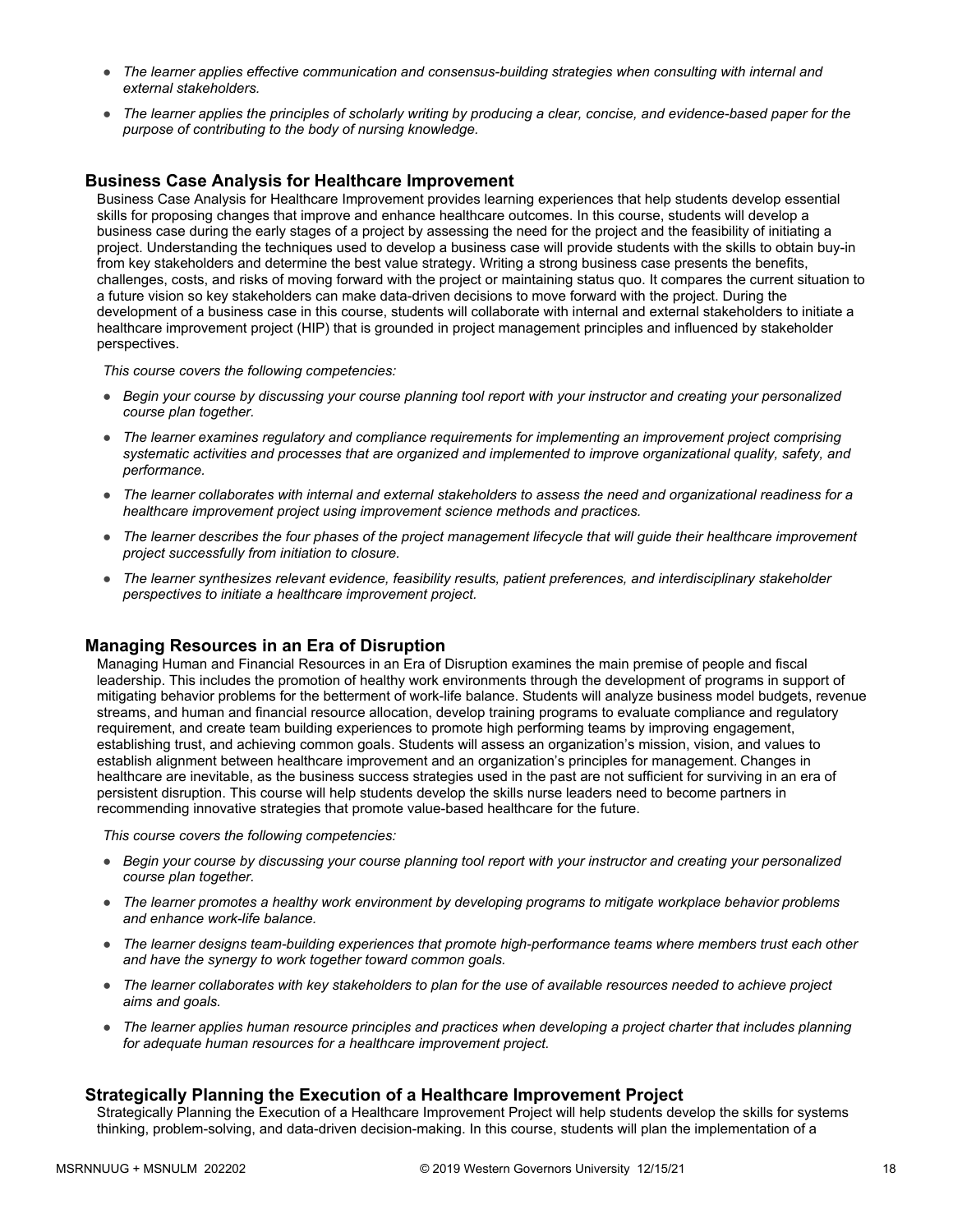healthcare improvement project by identifying people, processes, and procedures that need to be in place for implementation. In addition, sociodemographic data on the population that may be affected by the healthcare improvement project will be analyzed to determine risks and opportunities. During this phase, students will perform an assessment of the forces for and against implementing the project. They will also identify short-term objectives and create action plans to align to the vision, mission, and values of the organization where the project will be implemented. Students will also examine the evolution of existing policies, procedures, and processes at the systems level for the purpose of advocating change that will support a healthcare improvement project. During this course, students will plan the implementation of their healthcare improvement project through the use of sociodemographic and health data, strategic planning, and a comprehensive integration of quality and safety concepts.

*This course covers the following competencies:*

- *Begin your course by discussing your course planning tool report with your instructor and creating your personalized course plan together.*
- *The learner evaluates existing policies at the systems level that have the potential to influence the implementation of a healthcare improvement project.*
- *The learner uses sociodemographic and social determinants of health data to describe the target populations that will be affected by a healthcare improvement project.*
- *The learner examines the structure, processes, and outcomes of an organizational plan that may facilitate or impede the implementation of a healthcare improvement project.*
- *The learner leads the development of a collaborative implementation plan that includes oversight of the project and the scope of work with specific tasks, timelines, and deliverables.*

### **Evidence-Based Measures for Evaluating Healthcare Improvements**

Evidence-based measures for evaluating healthcare improvements is an essential component of the planning phase of the healthcare improvement project. In this course, students will determine key performance indicators and metrics used to determine the success of a healthcare improvement project (HIP). The student will develop collaborative partnerships and build consensus with stakeholders to determine how specific data will be collected, managed, and analyzed. This is also an opportunity to discuss data issues and technologies needed for the project. To accomplish this phase, students will also determine the parameters, procedures, and technologies needed for data collection, management, analysis, and reporting.

*This course covers the following competencies:*

- *Begin your course by discussing your course planning tool report with your instructor and creating your personalized course plan together.*
- *The learner collaborates with internal and external stakeholders to identify key success indicators for evaluating the effectiveness of a healthcare improvement project.*
- *The learner determines the most effective technology and data sources for capturing data that will measure the key performance indicators (KPIs) for a health improvement project (HIP).*
- *The learner creates a data collection plan that includes specific data fields and types, collection frequency, data sources, and data security methods.*
- *The learner initiates the process of collaboratively developing a healthcare improvement evaluation plan that addresses stakeholder questions and high-priority areas to measure progress over time, and describes contextual issues that may impact the results.*

### **Nursing Leadership and Management Field Experience**

The Nursing Leadership and Management Field Experience course provides an opportunity for students to apply the knowledge and skills they developed in previous courses toward the successful implementation of their healthcare improvement project (HIP). This phase puts into action all the components of project management that were planned and developed while working collaboratively with key stakeholders to establish the need and feasibility of the HIP, analyzing the organizational readiness for change, and planning the implementation and evaluation phases. In this phase, students will develop and implement a training plan for staff, managers, and leaders. They will also implement the communication plan they developed in a previous course. They will also manage the implementation process by applying organizational standards and practices. Students will demonstrate strong leadership skills when meeting with stakeholders to report the status of the implementation phase and collaboratively problem-solve risks. Completion of the specialty courses is a prerequisite for this course.

*This course covers the following competencies:*

● *The learner utilizes effective communication and relationship-building practices to successfully kick-off the implementation project.*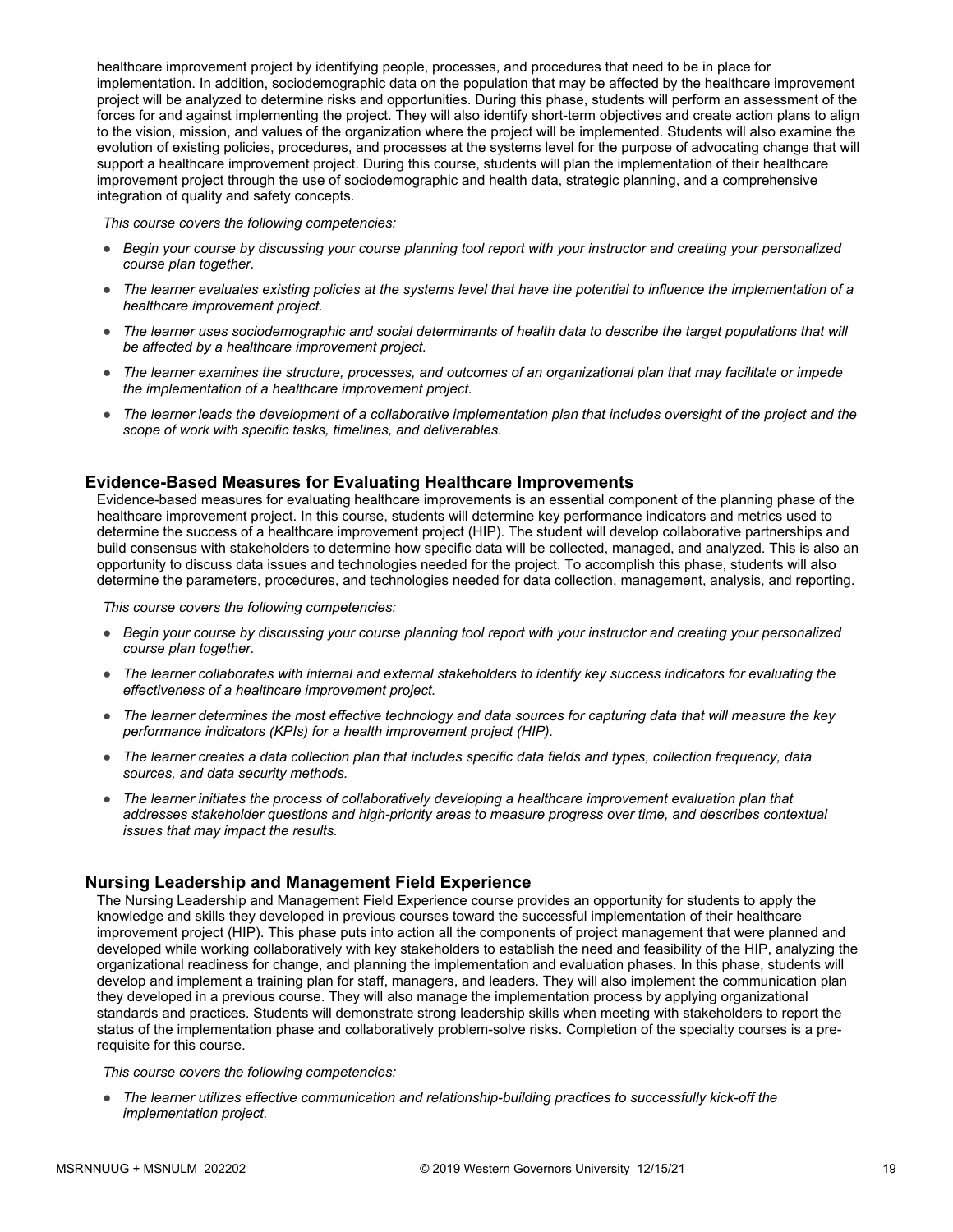- *The learner implements the training plan for the purpose of training staff, managers, and/or leaders regarding the implementation of the health improvement project.*
- *The learner implements the training plan for the purpose of training staff, managers, and/or leaders regarding the implementation of the health improvement project.*
- *The learner leads scheduled meetings with internal and external stakeholders for the purpose of providing status updates regarding the implementation process.*

## **Nursing Leadership and Management Capstone**

The Nursing Leadership and Management Capstone provides students with an opportunity to evaluate and close their capstone project. This is the final course in the MSN Leadership and Management program. Students will evaluate the success of their healthcare improvement project (HIP) by analyzing results, using the key performance indicators and metrics that were identified while planning the evaluation phase. Students will present the results of the improvement project in a final report and presentation with a focus on lessons learned throughout each of the phases: initiation, planning, implementation, and evaluation. Reflective and analytic thinking are essential aspects of a capstone project, as students reflect and report on the successes and challenges encountered in each phase. In this course, students will also have an opportunity to earn the Certified Professional in Healthcare Quality certification by completing and passing the National Association for Healthcare Quality (NAHQ) CPHQ Certification test. Nursing Leadership and Management Field Experience is a prerequisite for this course.

*This course covers the following competencies:*

● *The learner integrates and synthesizes competencies from across the degree program and thereby demonstrates the ability to participate in and contribute value to the chosen professional field.*